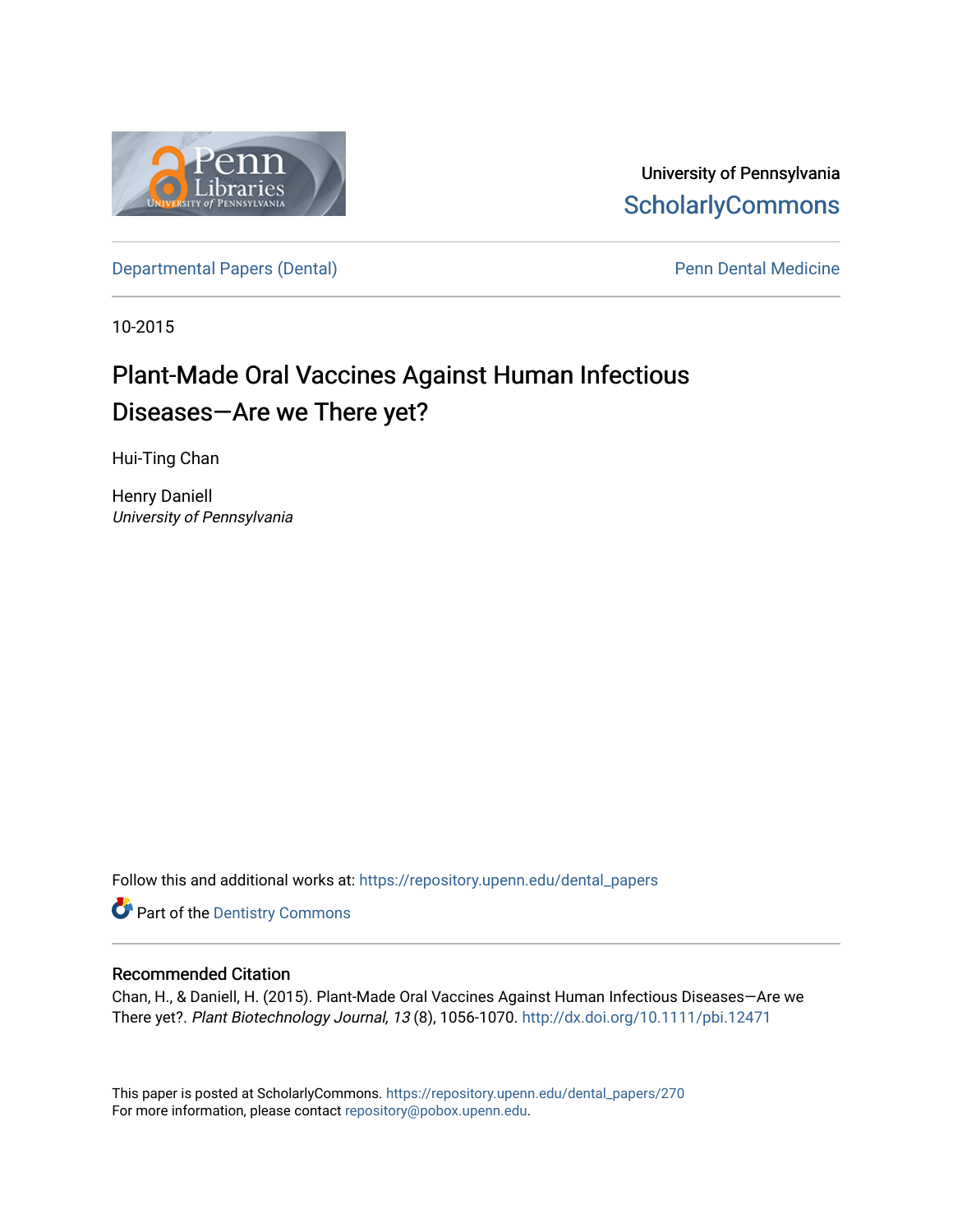# Plant-Made Oral Vaccines Against Human Infectious Diseases—Are we There yet?

# **Abstract**

Although the plant-made vaccine field started three decades ago with the promise of developing low-cost vaccines to prevent infectious disease outbreaks and epidemics around the globe, this goal has not yet been achieved. Plants offer several major advantages in vaccine generation, including low-cost production by eliminating expensive fermentation and purification systems, sterile delivery and cold storage/transportation. Most importantly, oral vaccination using plant-made antigens confers both mucosal (IgA) and systemic (IgG) immunity. Studies in the past 5 years have made significant progress in expressing vaccine antigens in edible leaves (especially lettuce), processing leaves or seeds through lyophilization and achieving antigen stability and efficacy after prolonged storage at ambient temperatures. Bioencapsulation of antigens in plant cells protects them from the digestive system; the fusion of antigens to transmucosal carriers enhances efficiency of their delivery to the immune system and facilitates successful development of plant vaccines as oral boosters. However, the lack of oral priming approaches diminishes these advantages because purified antigens, cold storage/transportation and limited shelf life are still major challenges for priming with adjuvants and for antigen delivery by injection. Yet another challenge is the risk of inducing tolerance without priming the host immune system. Therefore, mechanistic aspects of these two opposing processes (antibody production or suppression) are discussed in this review. In addition, we summarize recent progress made in oral delivery of vaccine antigens expressed in plant cells via the chloroplast or nuclear genomes and potential challenges in achieving immunity against infectious diseases using cold-chain-free vaccine delivery approaches.

# Keywords

human infectious diseases, molecular farming, plant transformation, bioencapsulation, oral delivery, mucosal immune response

# **Disciplines**

**Dentistry**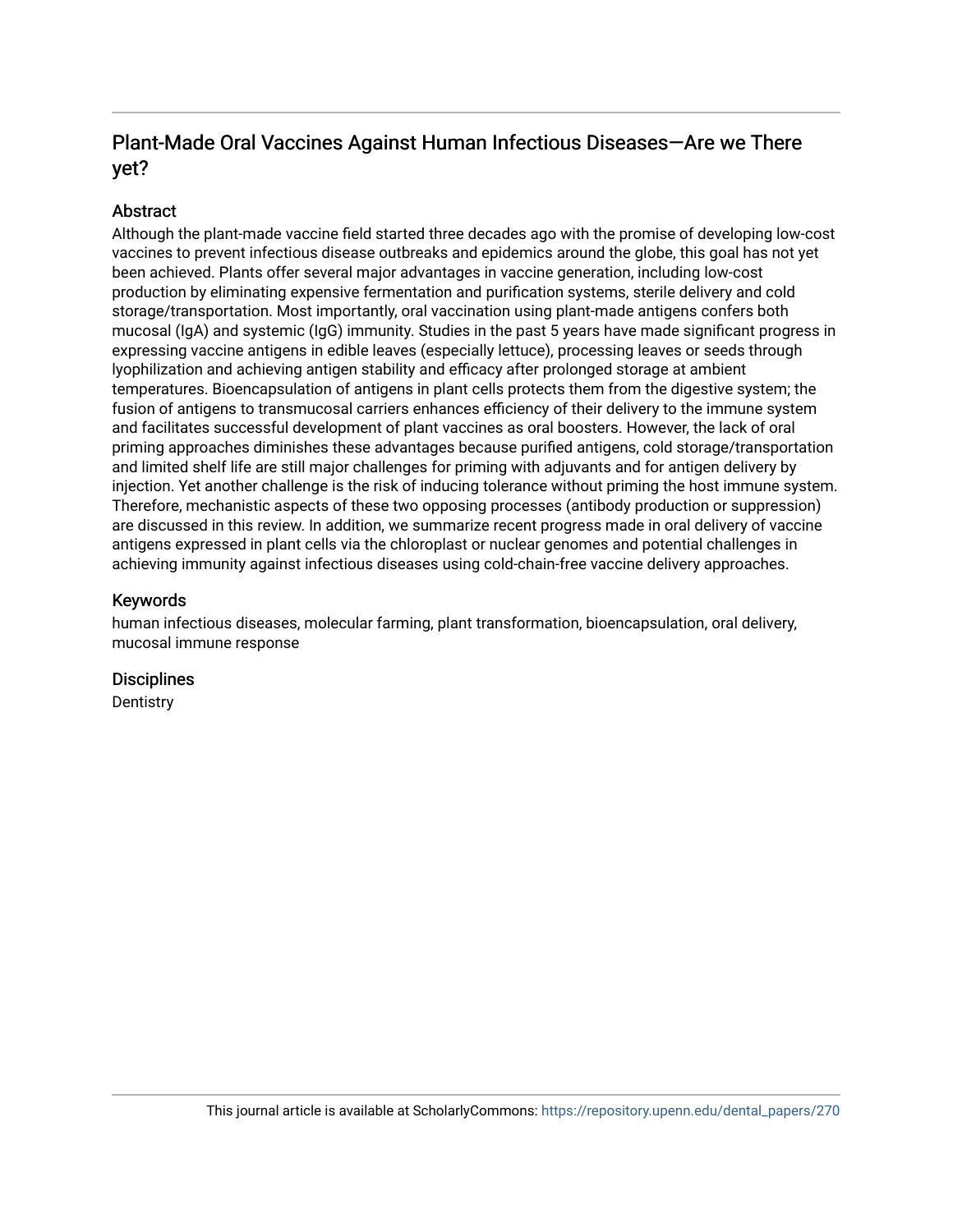

# **HHS Public Access**

*Plant Biotechnol J*. Author manuscript; available in PMC 2016 February 28.

Published in final edited form as:

Author manuscript

*Plant Biotechnol J*. 2015 October ; 13(8): 1056–1070. doi:10.1111/pbi.12471.

# **Plant-made oral vaccines against human infectious diseases— Are we there yet?**

#### **Hui-Ting Chan** and **Henry Daniell**\*

Department of Biochemistry, School of Dental Medicine, University of Pennsylvania, Philadelphia, PA, USA

# **Summary**

Although the plant-made vaccine field started three decades ago with the promise of developing low-cost vaccines to prevent infectious disease outbreaks and epidemics around the globe, this goal has not yet been achieved. Plants offer several major advantages in vaccine generation, including low-cost production by eliminating expensive fermentation and purification systems, sterile delivery and cold storage/transportation. Most importantly, oral vaccination using plantmade antigens confers both mucosal (IgA) and systemic (IgG) immunity. Studies in the past 5 years have made significant progress in expressing vaccine antigens in edible leaves (especially lettuce), processing leaves or seeds through lyophilization and achieving antigen stability and efficacy after prolonged storage at ambient temperatures. Bioencapsulation of antigens in plant cells protects them from the digestive system; the fusion of antigens to transmucosal carriers enhances efficiency of their delivery to the immune system and facilitates successful development of plant vaccines as oral boosters. However, the lack of oral priming approaches diminishes these advantages because purified antigens, cold storage/transportation and limited shelf life are still major challenges for priming with adjuvants and for antigen delivery by injection. Yet another challenge is the risk of inducing tolerance without priming the host immune system. Therefore, mechanistic aspects of these two opposing processes (antibody production or suppression) are discussed in this review. In addition, we summarize recent progress made in oral delivery of vaccine antigens expressed in plant cells via the chloroplast or nuclear genomes and potential challenges in achieving immunity against infectious diseases using cold-chain-free vaccine delivery approaches.

#### **Keywords**

human infectious diseases; molecular farming; plant transformation; bioencapsulation; oral delivery; mucosal immune response

#### **Conflict of interest**

<sup>\*</sup>Correspondence (Tel 215 746 2563; fax 215 898 3695; hdaniell@upenn.edu).

Henry Daniell is an inventor in several US and international patents on chloroplast transformation technology to produce biopharmaceuticals, in particular induction of oral tolerance.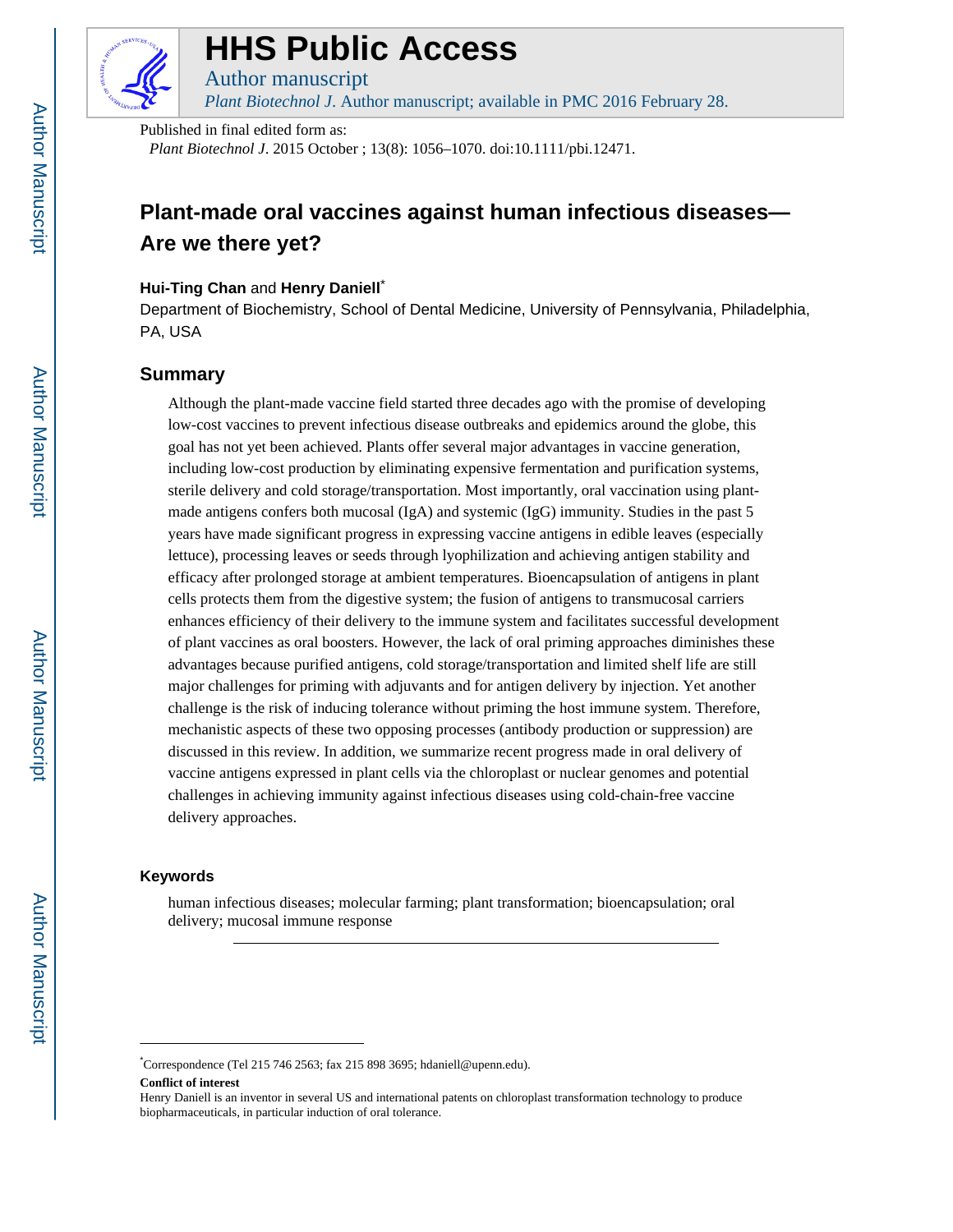## **Introduction**

Traditional vaccines consist of inactivated or attenuated pathogens and are not entirely safe. Vaccine-derived poliovirus has been reported in a number of countries (Wang *et al.*, 2014). Live attenuated and killed viruses carry the risk of reverting to virulence, as well as other drawbacks in terms of antigenic variability between species, low levels of immunogenicity and possible gene transfer to wild-type strains (Adeniji and Faleye, 2015; Burns *et al.*, 2014). An outbreak of type 2 vaccine-derived polio in Nigeria was first detected in 2006, became endemic in Africa and persists today (Famulare and Hu, 2015). This large poliomyelitis outbreak, caused by type 2 circulating vaccine-derived poliovirus (cVDPV2), began in 2005 in northern Nigeria. According to the phylogenetic analysis of the P1/capsid region sequences of isolates from the 403 cases reported between 2005 and 2011, at least 7 of 23 independent type 2 vaccine-derived poliovirus (VDPV2) emergences established circulating lineage groups (Burns *et al.*, 2013). Therefore, new approaches are needed to improve current vaccines.

Plant-made subunit vaccines are heat stable, lack animal pathogen contamination and can be engineered to contain multiple antigens, such as those that are combined with subunits of cholera toxin (CT), for the protection of humans and animals against multiple infectious diseases (Davoodi-Semiromi *et al.*, 2010; Hefferon, 2013; Kwon *et al.*, 2013b; Scotti *et al.*, 2010). It is possible to harvest and process plant material on a large scale. When plants expressing a recombinant antigen are used as feed, they eliminate the purification requirement (Peters and Stoger, 2011). Plants offer general advantages for large-scale economic production, product safety and ease of storage and distribution (Holásková *et al.*, 2015). Plant-based oral vaccines could revolutionize the vaccine industry by reducing the cost of complex production systems, such as fermentation, purification, cold storage and transportation (Kwon *et al.*, 2013b). In addition, the use of plants to express pathogen subunit vaccine proteins allows the rapid production of diverse antigens that contain disulphide bonds, are glycosylated or require other post-translational modifications to achieve their desired biological function (Kwon *et al.*, 2013b; Yusibov *et al.*, 2011). The use of transgenic plants to produce subunit vaccine proteins has been developed as an alternative platform for the large-scale production and delivery of vaccines to induce protective immune responses via the mucosal immune system (Daniell *et al.*, 2009). Vegetable and fruit crops are ideal host systems for oral vaccine production. Potential plant species used for pharmaceutical protein production include alfalfa, carrot, lettuce, tomato, potato, maize, soya bean, rice and banana (Ahmad *et al.*, 2012; Azegami *et al.*, 2014).

Oral vaccines can effectively elicit humoral and cellular immunity of both the mucosal and systemic immune systems and eliminate undesired pain and discomfort from injections and needle-associated risks (Kwon *et al.*, 2013b). Plant-derived antigens can induce antigenspecific mucosal IgA and serum IgG synthesis when delivered orally to mice and humans (Sack *et al.*, 2015). Plant-based antigens can be fed directly to animals or humans without purification or processing. Transgenic plants are ideal for producing oral vaccines because the antigenic proteins are protected from the acidic environment in the stomach by the plant cell wall, enabling antigens to reach the gut-associated lymphoid tissue (GALT) (Limaye *et al.*, 2006; Ruhlman *et al.*, 2007; Verma *et al.*, 2010). Several recent studies have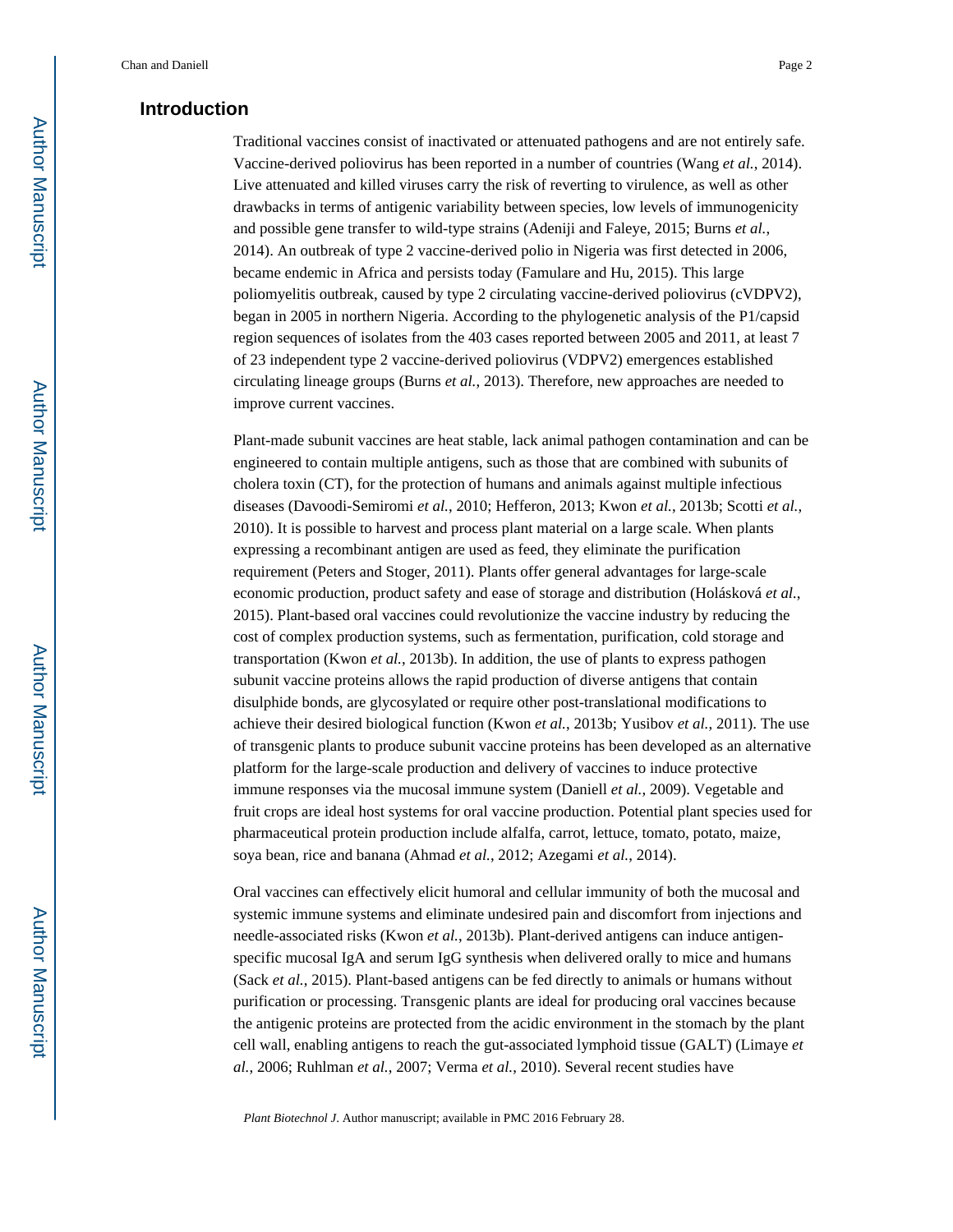unequivocally shown that bioencapsulation of antigens within the plant cell wall protects them from the acids and enzymes in the stomach (Boyhan and Daniell, 2011; Kwon *et al.*, 2013a; Shenoy *et al.*, 2014; Shil *et al.*, 2014). Although human digestive enzymes do not hydrolyse glycosidic bonds of plant cell wall carbohydrates, commensal microbes are able to digest and release protein drugs into the gut lumen. Bacteria inhabiting the human gut have evolved to hydrolyse almost all plant glycans (Martens *et al.*, 2011). Bacteria colonizing the large intestine are greater in number and digest plant cells that escape the upper gut (Flint *et al.*, 2008). Orally delivered insulin or exendin bioencapsulated in plant cells lowers blood sugar levels within 30 min (Boyhan and Daniell, 2011; Kwon *et al.*, 2013a). Histological studies provide ample evidence for the delivery of protein drugs across the gut epithelium throughout the ileum in the villi and Peyer's patches (Sherman *et al.*, 2014; Verma *et al.*, 2010; Wang *et al.*, 2015). Therefore, there is new evidence for the role of microbes in the small intestine in the release of protein drugs from plant cells in the gut lumen.

The cholera toxin B subunit (CTB) from *Vibrio cholerae* and the heat-labile (LT) enterotoxin B subunit (LTB) of *Escherichia coli* are well-characterized bacterial proteins that have strong potential as mucosal carrier proteins (Chia *et al.*, 2011; Lakshmi *et al.*, 2013). Recombinant CTB was approved for human use a decade ago and is used by hundreds of millions of people worldwide (Hill *et al.*, 2006). When expressed in plants, CTB assembles into pentamers and acts as an effective carrier of fused foreign proteins to elicit immune responses in mice (Daniell *et al.*, 2001; Davoodi-Semiromi *et al.*, 2010). CTB and LTB are mucosal immunogens and induce both mucosal and systemic responses after administration through the mucosal surface or systemic delivery. The biological functions of CTB and LTB are dependent on their forming pentamers, which then bind to GM1 ganglioside receptors on the surface of the intestinal epithelial cells (Daniell *et al.*, 2001). Hence, both pentameric CTB and LTB function as carrier proteins for genetically fused antigens, and they can deliver these antigens across the mucosal epithelium to the underlying mucosa-associated lymphoid tissue (MALT) (Chia *et al.*, 2011; Czerkinsky and Holmgren, 2010; Davoodi-Semiromi *et al.*, 2010). CTB-fused autoantigens are ideal for the induction of oral tolerance, when delivered without priming (Ruhlman *et al.*, 2007; Sherman *et al.*, 2014; Verma *et al.*, 2010; Wang *et al.*, 2015).

## **Mechanism of the mucosal immune response**

The mucosal immune system in the gut is regulated by mechanisms that initiate protective immune responses against pathogens while preventing responses to harmless intestinal antigens from food or commensals (Wang *et al.*, 2013). Lymphocytes in the mucosa are organized into structures known as MALT, which can be subdivided into the sites in which they are found, such as the bronchus-associated lymphoid tissue and the GALT (Czerkinsky and Holmgren, 2010). The GALT is the largest human mucosa and immunologic organ in the body. Within the intestinal GALT, Peyer's patches are the most recognized lymphoid organs, and they can be observed as lymphoid aggregates clustered in the ileum of the small intestine (Figure 1; Thanavala and Lugade, 2010). Microfold (M) cells residing in the follicle-associated epithelium (FAE) overlying the Peyer's patches are specialized epithelial cells that take up antigens or microorganisms from the intestinal lumen by endo-, phago-, or pinocytosis and transcytosis and transport them to the underlying immune system of the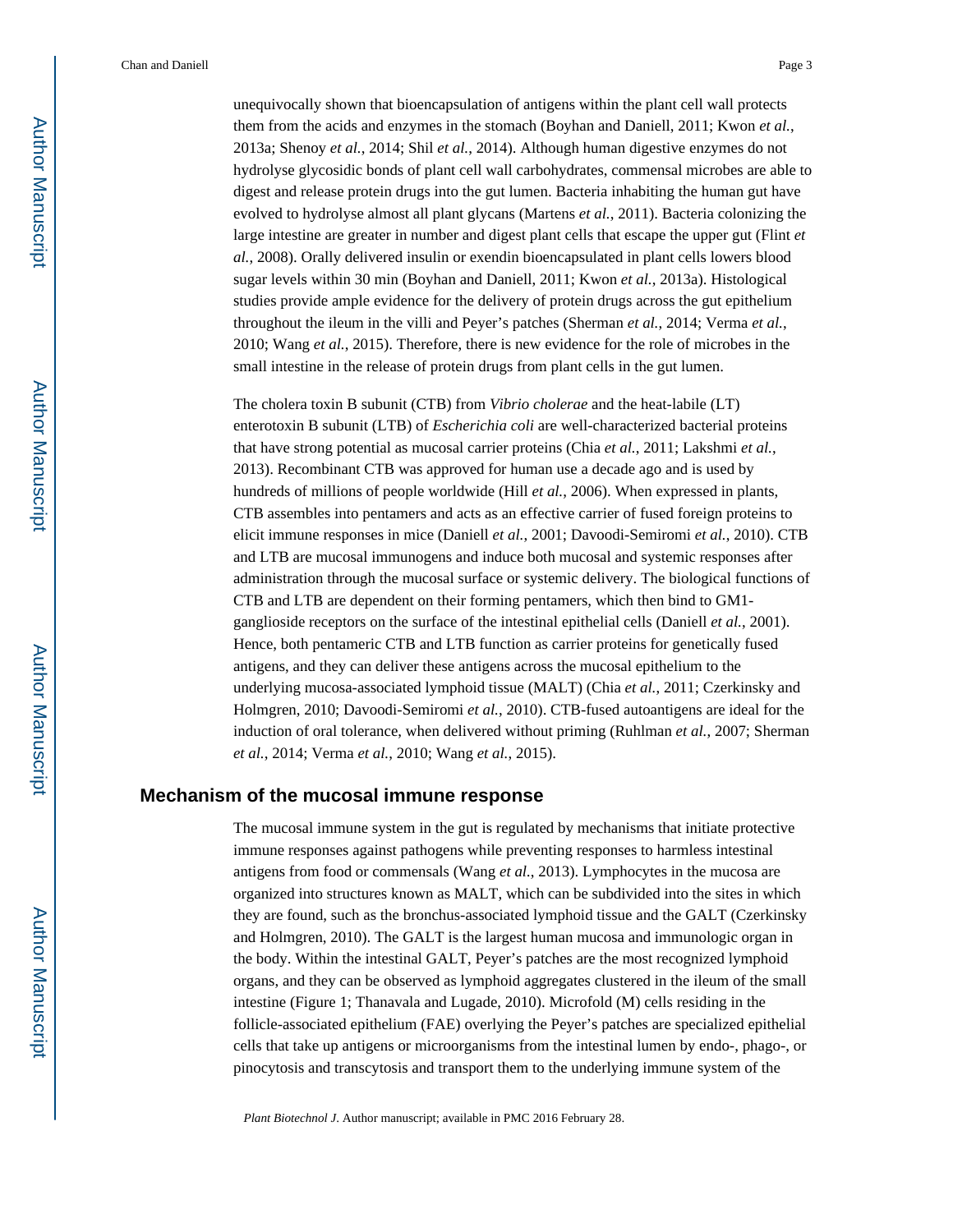mucosae (Azizi *et al.*, 2010). Most studies have identified both the mesenteric lymph nodes and the Peyer's patches as the major sites for antigen presentation and T-cell activation in response to orally delivered antigens in mouse models (Thanavala and Lugade, 2010). Antigen uptake could also occur by other mechanisms, for instance via the intestinal dendritic cells (DCs). It has been proposed that antigens taken up by M cells and transported into the Peyer's patches induce intestinal IgA antibodies, whereas those taken up by the DC induce systemic IgG antibodies (Hernández *et al.*, 2014). The immune response to intestinal antigens primarily produces IgA from B cells and generates T cells that secrete the Th2 associated cytokines interleukin 4 [IL-4, a cytokine involved in the differentiation of naive helper T cells (Th0 cells) to Th2 cells], interleukin 10 [IL-10, an anti-inflammatory cytokine also known as human cytokine synthesis inhibitory factor (CSIF)] and transforming growth factor-β (TGF-β, an immune suppressive cytokine involved in the induction of tolerance) rather than the Th1-associated interferon-γ (IFN-γ, a cytokine involved in the regulation of immune and inflammatory responses) (Lamichhane *et al.*, 2014). The ability of M cells in the Peyer's patches to take up and transcytose diverse numbers of microorganisms and antigens to antigen-presenting cells (APCs) has made M cells a prime target to enhance oral vaccine efficacy (Azizi *et al.*, 2010; Yuki and Kiyono, 2009).

Antigen uptake by the GALT is inefficient partly because of the proteolytic and acidic stomach environment. Bioencapsulated antigens fused with CTB are protected from stomach acids and enzymes but are released into the immune system in the gut (Davoodi-Semiromi *et al.*, 2010; Limaye *et al.*, 2006). Orally administered antigens form the pentameric structure required for binding to GM1 gangliosides on the intestinal epithelial cells, thereby allowing for endocytosis (Limaye *et al.*, 2006). Antigen–CTB-GM1 complexes then traffic through the trans-Golgi network (TGN) and into the lumen of the endoplasmic reticulum (ER), releasing the fused antigen via proteolytic cleavage of the furin cleavage site between CTB and the antigen in the TGN. Then, the antigen is exocytosed and released into the extracellular fluid, whereas CTB is retained intracellularly (Verma *et al.*, 2010). Antigens are primarily sampled and processed in the intestine by mononuclear phagocytes, including macrophages and DCs, which are critical for the differentiation, expansion and maintenance of Tregs (regulatory T cells expressing immune suppressive cytokines). Systemically delivered protein antigens in the gut have been found to be taken up by  $F4/80+$  and CD11c+ cells in the ileum (Wang *et al.*, 2015).

# **Evidence for oral delivery with bioencapsulated vaccine antigens in mice**

To understand the oral delivery route of plant-based recombinant proteins that circulate in the body after administration, mice were fed leaves expressing CTB fused with greenfluorescent protein (CTB–GFP) with a furin cleavage site between CTB and GFP. GFP fluorescence was observed in the intestinal mucosa, liver and spleen, indicating that CTB– GFP had been taken up by the enterocytes and the GALT through GM1 receptor binding of pentameric CTB–GFP (Limaye *et al.*, 2006). Haemophilia A and B patients are deficient in producing blood clotting factors VIII (FVIII) and IX (FIX), respectively, and their treatment involves intravenous infusion of these factors. However, some patients develop antibodies that are toxic and cause anaphylaxis. Therefore, FIX fused with CTB expressed in chloroplasts and bioencapsulated in plant cells has been orally delivered to induce tolerance.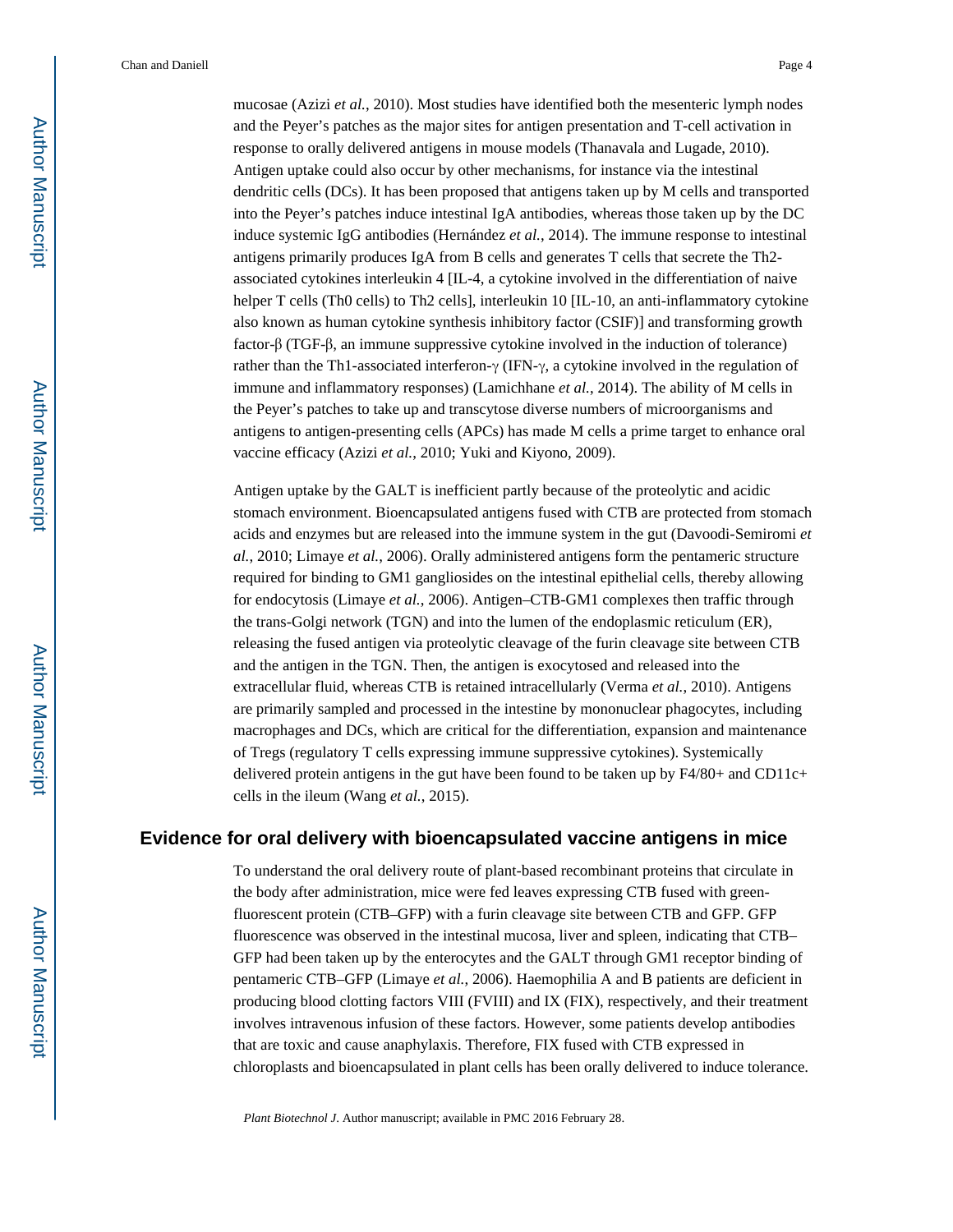The furin cleavage site is commonly used because furin is ubiquitous protease and is present in all cell types (Kwon *et al.*, 2013a). Oral delivery of protein drugs fused with furin was efficiently cleaved, releasing functional protein into the circulatory system (Kohli *et al.*, 2014; Kwon *et al.*, 2013a; Shenoy *et al.*, 2014; Shil *et al.*, 2014; Verma *et al.*, 2010). Consistent with previous findings, CTB was translocated across the epithelial cell barrier and did not co-localize with FIX due to efficient furin cleavage between FIX and CTB (Verma *et al.*, 2010; Wang *et al.*, 2015). Stains of the spleen showed positive labelling for FIX but not CTB, which was expected because CTB is retained within the cell, while cleaved FIX is in part systemically delivered (Verma *et al.*, 2010). Most importantly, the furin cleavage site (NH2-R-R-K-R-COOH) is cut without leaving any extra amino acid on the fused protein.

Immunohistochemical analysis of tissue from mice fed with CTB-FFIX (with furin cleavage site)-expressing plant cells twice per day for 2 days showed that the FIX antigen was delivered to the epithelial M cells and the CD11 $c<sup>+</sup>$  dendritic cells in the Peyer's patches that form the interface between the GALT and the luminal microenvironment. Moreover, the FIX antigen was also observed in the plasma and liver within 2–5 h of feeding, demonstrating systemic delivery of the FIX antigen into circulation (Kwon *et al.*, 2013b; Verma *et al.*, 2010). FVIII antigen that was orally delivered to the GALT was shown by immunostaining to be in the epithelial cells and delivered to the dendritic cells in the lamina propria and Peyer's patches of the small intestine. The furin cleavage site between the CTB and FVIII sequences facilitated the systemic delivery of the FVIII antigen after uptake in the gut. Further, heavy-chain (HC) antigen was observed in plasma samples and liver protein extracts from mice with haemophilia A 5 h after the last gavage (Sherman *et al.*, 2014). There are examples in which CTB fusion proteins induced tolerance (Ruhlman *et al.*, 2007; Sherman *et al.*, 2014; Verma *et al.*, 2010; Wang *et al.*, 2015). Unfortunately, CTB-fused vaccine antigens have not yet been investigated using histopathological studies. CTB-fused vaccine antigens stimulated antigen-specific IgG and IgA after priming and oral boosters, conferred protection against toxin/pathogen challenge, increased IL-10 but not FoxP3+ regulatory T cells [regulatory T cells expressing the transcription factor forkhead box P3 (FoxP3), which is involved in immunological self-tolerance], suppressed IFN-γ, interleukin-17 (IL-17, a cytokine involved in proinflammatory responses) and conferred immunity via the Th2 immune response (Davoodi-Semiromi *et al.*, 2010).

## **Stable transformation platforms used for plantderived vaccine production**

Plants are proving to be attractive bioreactors to produce biopharmaceutical proteins, including vaccines, antibodies and immunomodulatory molecules such as cytokines. The main challenges for plant-derived recombinant antigens include low yields, the long process required to generate transgenic plant lines, and the associated scale-up costs (Hernández *et al.*, 2014). Thus, different strategies to improve protein yield have been investigated recently. Table 1 summarizes recent examples of plant-derived oral vaccines against human infectious diseases.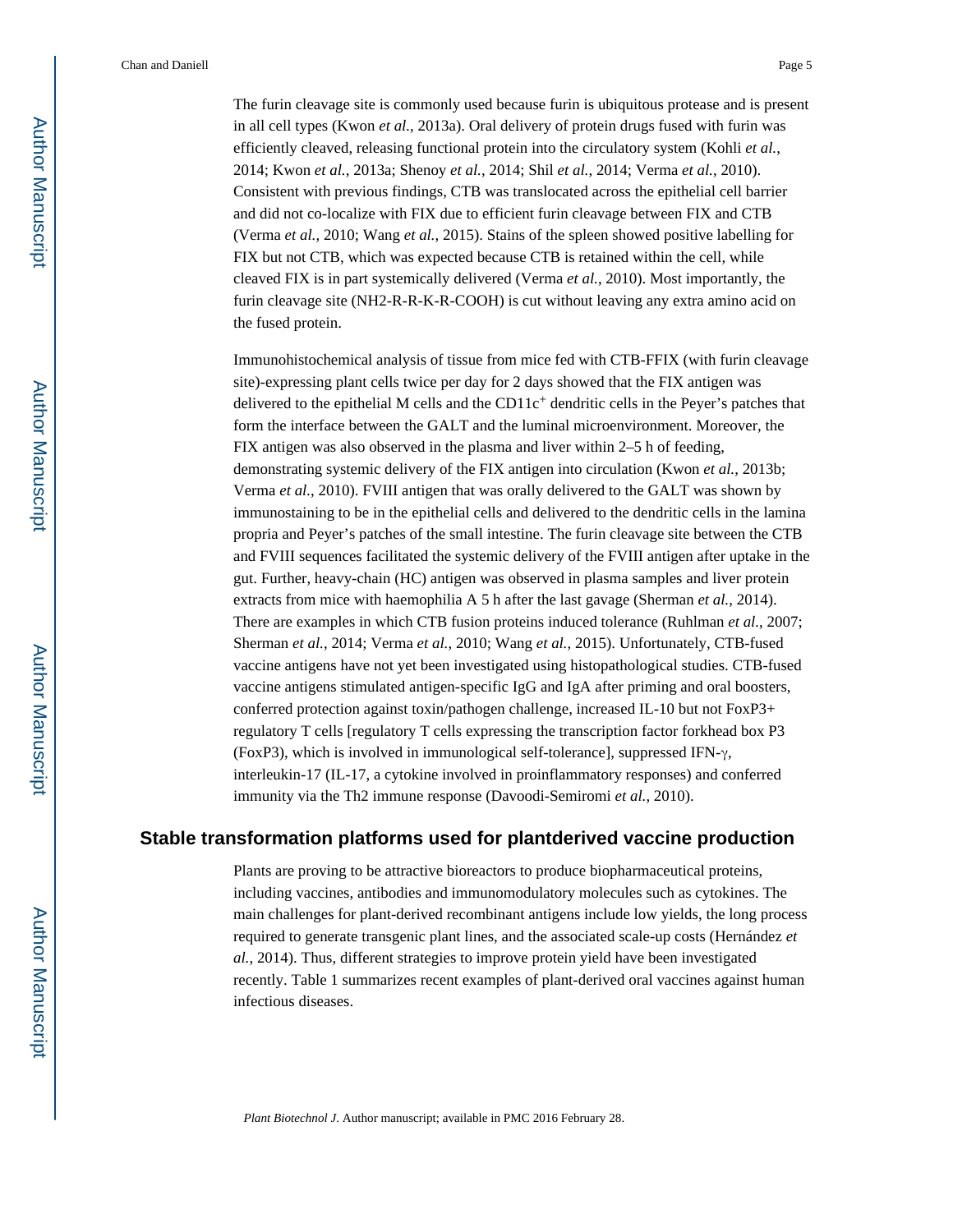#### **Nuclear transformation system**

Stable nuclear transformation involves transgene integration into the plant nuclear genome, leading to the expression of therapeutic proteins and Mendelian inheritance of the introduced trait (Figure 2). Stable integration into the nuclear genome allows for continual production of recombinant proteins, simultaneously reducing costs and simplifying production (Tremblay *et al.*, 2010). Nuclear-expressed recombinant proteins undergo typical eukaryotic post-translational modifications and can be stored in subcellular organelles or secreted, depending on the fused signalling peptides (Egelkrout *et al.*, 2012; Tremblay *et al.*, 2010). However, the potential for outcrossing with native species or food crops and the long production cycle of certain crops limit public acceptance of this method (Obembe *et al.*, 2011). The relatively low-level accumulation of recombinant proteins is a major limitation for generating a protective immune response. Modulation of gene expression in plants to enhance accumulation of target proteins could be achieved by using efficient promoters, adding specific signal sequences and optimizing several molecular factors like GC content, codon bias, incorporation of 5′ and 3′ regulatory sequences and elimination of cryptic splicing sites, putative polyadenylation signals, and mRNA-destabilizing sequences (Egelkrout *et al.*, 2012; Peters and Stoger, 2011).

The first plant-based oral vaccine, which used tobacco and potato to produce recombinant LTB from *E. coli*, induced low levels of both serum IgG and secretory IgA (sIgA) antibodies in mice after oral administration (Haq *et al.*, 1995). Various plants have been used to develop edible plant vaccines, including leafy crops, cereals, legumes, fruits and vegetables (Ahmad *et al.*, 2012). Although the first nuclear genome engineering was accomplished in 1995, two decades of research and development have not yet resulted in a single approved vaccine worldwide.

#### **Chloroplast transformation system**

Chloroplast transformation has been developed into a highly efficient expression system for recombinant protein production. In the chloroplast technology, site-specific integration of foreign genes into the chloroplast genome occurs by homologous recombination, eliminating the variation in expression caused by gene silencing, positional effects and pleiotropic effects among independent transgenic lines (Daniell *et al.*, 2009; Ruhlman *et al.*, 2010). Moreover, the prokaryotic nature of the chloroplast makes multigene engineering via chloroplast transformation possible (De Cosa *et al.*, 2001; Kumar *et al.*, 2012). Foreign gene products regulated by the endogenous *psbA* promoter and 5′-untranslated region (UTR) and the *psbA* 3′-UTR express up to 72% of the total soluble protein (TSP) of transplastomic plants (Ruhlman *et al.*, 2010). The species specificity of the regulatory sequences dramatically affects transgene expression levels (Ruhlman *et al.*, 2010). Use of the transcriptionally active spacer region between the *trnI* and *trnA* genes within the ribosomal operon and two copies of the transgene, which integrates into the inverted repeat regions of the chloroplast genome, resulted in the highest levels of transgene expression (Clarke and Daniell, 2011; Ruhlman *et al.*, 2010).

Field trials have been conducted a decade ago using transplastomic plants expressing biopharmaceuticals or vaccine antigens (Arlen *et al.*, 2007). Chloroplast genomes are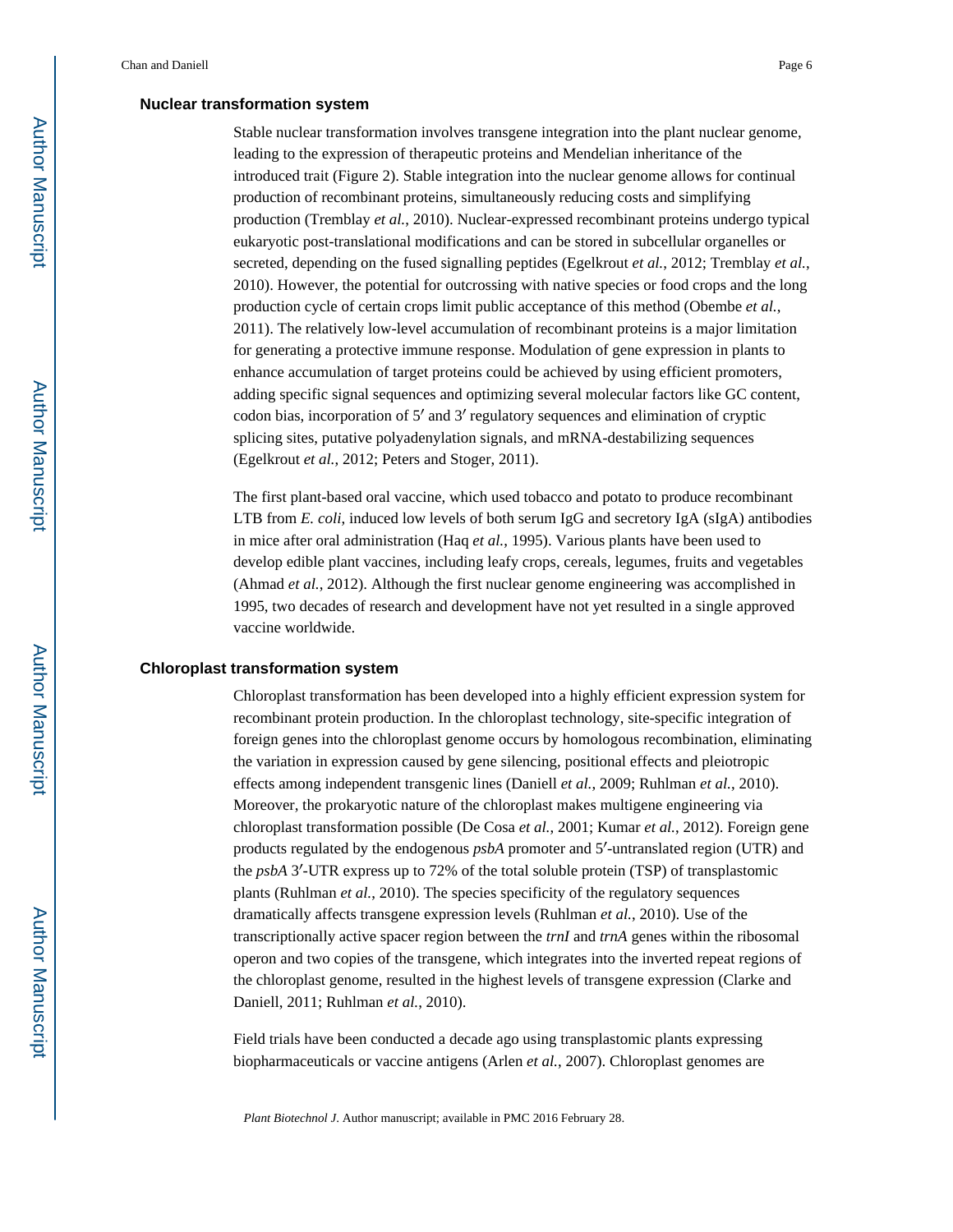maternally inherited, offering transgene containment via pollen (Daniell, 2002, 2007). Antigen expression in leaves offers the opportunity to harvest them prior to the appearance of any reproductive structures, facilitating complete transgene containment via both pollen and seeds. Most importantly, a USDA-APHIS certification (dated 1/30/2013 to Dr. Daniell) stated that transplastomic lines do not fit the definition of a regulated article under USDA-APHIS regulations 7 CFR part 340 because there are no plant pest components. Therefore, >300 transplastomic lines expressing transgenes from different kingdoms were moved across state lines (from Florida to Pennsylvania) based on this USDA-APHIS certification. These recent developments should facilitate the commercial development of transplastomic lines expressing vaccines or biopharmaceuticals. However, the major limitation of recombinant proteins expressed in tobacco is that they are not suitable for oral delivery. Thus, optimized expression of antigen proteins in the chloroplasts of edible crops is necessary (Davoodi-Semiromi *et al.*, 2010; Ruhlman *et al.*, 2010).

Although chloroplast transformation protocols have been developed for a few edible crops like potato, carrot and tomato, the expression level of the foreign gene in the edible parts of these plants is not adequate for using such systems to produce vaccines or biopharmaceuticals. Compared with chloroplasts in photosynthetically active tissues, nongreen plastids like chromoplasts generally have much lower gene expression activity due to the suppression of plastid gene expression through the interplay between transcriptional and translational control in non-green tissues (Caroca *et al.*, 2013). Therefore, edible leafy vegetables are ideal for biopharmaceutical applications. The lettuce chloroplast system has been successfully used to express a number of vaccines and biopharmaceuticals (Boyhan and Daniell, 2011; Davoodi-Semiromi *et al.*, 2010; Kanagaraj *et al.*, 2011; Maldaner *et al.*, 2013). Chloroplasts permit high gene expression levels and facilitate several posttranslational modifications that are required for bioactivity such as pentamer assembly, disulphide bond formation, cyclization, protein lipidation and N-terminal methionine excision, but glycosylation does not occur in chloroplasts (Boyhan and Daniell, 2011; Davoodi-Semiromi *et al.*, 2010; Kohli *et al.*, 2014; Kwon *et al.*, 2013a; Scotti *et al.*, 2012; Sherman *et al.*, 2014; Shil *et al.*, 2014; Verma *et al.*, 2010). The expression of a thioredoxin in chloroplasts enhanced protein solubility, proper folding and disulphide bond formation (Sanz-Barrio *et al.*, 2011). The human papillomavirus (HPV) L1 protein was shown to selfassemble into virus-like particles (VLPs) within chloroplasts (Fernández-San Millán *et al.*, 2008; Waheed *et al.*, 2011a). Structures resembling VLPs were observed as aggregates of subviral particles in chloroplast extracts from transplastomic lettuce producing the dengue prM/E protein, suggesting that the prM/E proteins folded properly and were able to assemble into higher order structures (Kanagaraj *et al.*, 2011). Chloroplast-derived HPVL1 protein self-assembles into capsomeres, which play an important role in the induction of neutralizing antibodies and T-cell responses (Waheed *et al.*, 2011b). The L1 protein was also expressed, and it self-assembled into VLPs in tobacco chloroplasts, suggesting no processing requirement via ER for VLP formation in chloroplasts. Further, the HPV L1 protein showed high immunogenicity and neutralizing antibody production in mice (Fernández-San Millán *et al.*, 2008; Kanagaraj *et al.*, 2011).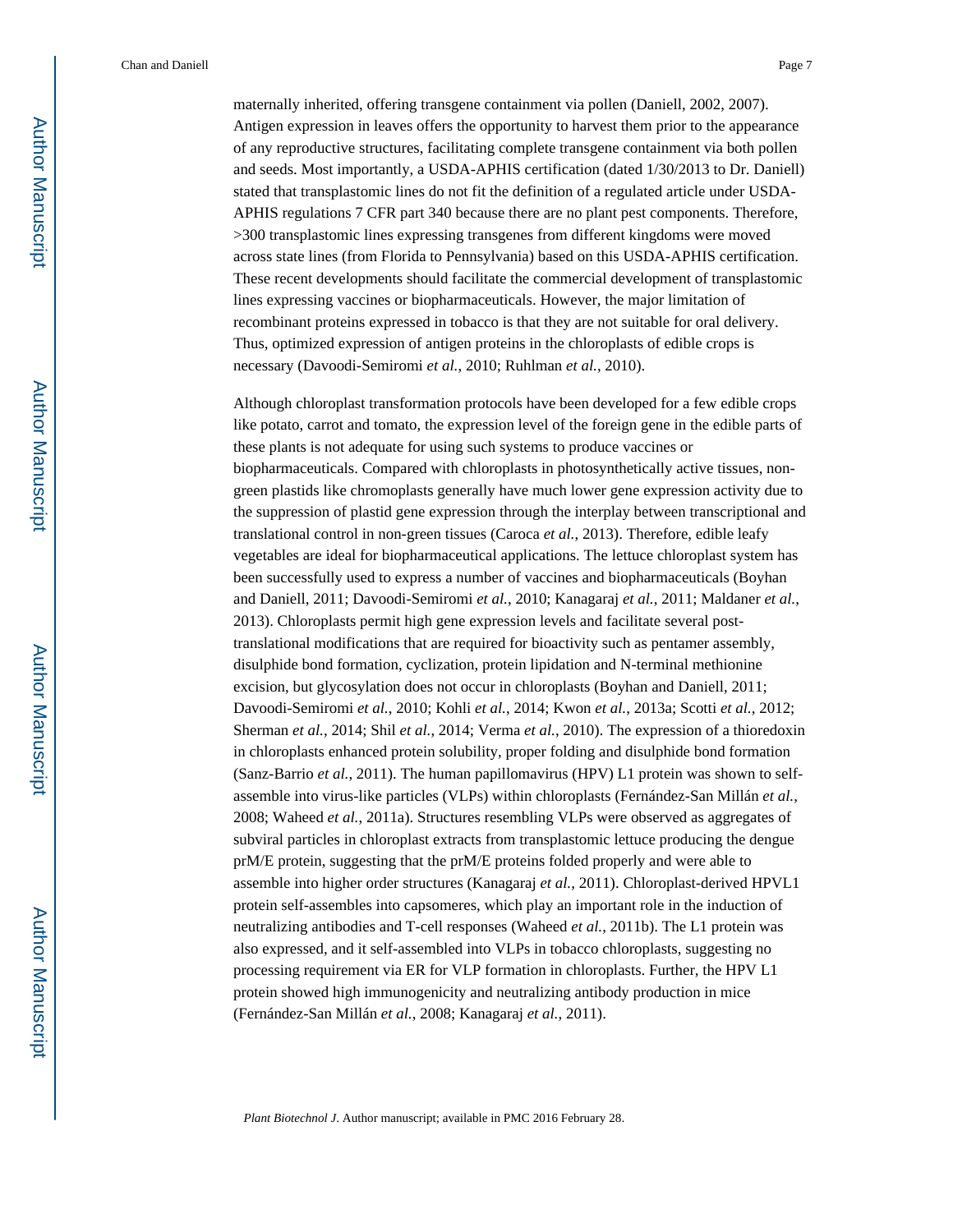# **Illustrative examples of plant-based vaccines against human infectious diseases**

#### **Respiratory infections**

Influenza is a serious respiratory disease caused by influenza viruses. It has caused global pandemics, and its prevention is one of the world's greatest public health challenges because of mutations that cause antigenic variation in haemagglutinin (HA) (Shoji *et al.*, 2011). HA is a surface glycoprotein of the influenza virus and plays a key role in viral infectivity and pathogenesis. HA is also the main target for generating protective immunity against the influenza virus (Phan *et al.*, 2013). Recent outbreaks caused by the new H1N1 swine influenza virus infected a large number of humans and raised significant concerns as a global pandemic. The virus, A(H1N1) pdm09, is a triple reassortant with genes acquired from swine, avian and human influenza viruses and was first detected in humans in the United States in April 2009 (Cummings *et al.*, 2014). The highly pathogenic avian influenza A virus (H5N1) caused pandemics in poultry and carries a risk of global human infection due to wide circulation and rapid evolution of the virus (Lee *et al.*, 2015). The antigenicity of the HA protein depends on its proper folding and trimerization, and it also requires multiple post-translational modifications including disulphide bond formation and glycosylation (de Vries *et al.*, 2012). The expression of HA without its transmembrane domain from the A/Hong Kong/213/03 (H5N1) influenza virus strain fused with an ERtargeting signal at the 5′ end and the HDEL ER retention motif at the C-terminus resulted in its high-level accumulation in the ER (140 μg/g fresh weight, FW), *N*-glycosylation, protection from proteolytic degradation and long-term stability in *Arabidopsis*. Oral administration of freeze-dried leaf powder expressing this HA antigen and the adjuvant saponin together elicited not only high levels of HA-specific mucosal IgA and systemic IgG responses in mice, but also neutralizing antibodies and cellular immune responses, conferring protection against a lethal viral challenge. Although the trans-membrane domain is essential for the trimerization that is required for HA antigenicity, plant-based HA without the transmembrane domain still can induce strong HA-specific immune responses in mice (Lee *et al.*, 2015). The influenza virus nucleoprotein (NP) is a highly conserved multifunctional RNA-binding protein found in many different strains, making it a potential candidate for a universal vaccine. Oral immunization of maize-expressed H3N2 NP induced humoral immune responses in mice, showing the immunogenicity of this maize-based antigen and its potential as a universal flu vaccine candidate. The NP protein level in T1 transgenic maize seeds ranged from 8.0 to 35  $\mu$ g/g of corn seed, and this level increased to up to 70 μg NP/g in T3 seeds. Cytokine analysis showed antigen-specific stimulation of IL-4 cytokines in splenocytes from mice orally administered with NP, further confirming a Th2 humoral immune response (Nahampun *et al.*, 2015).

Tuberculosis (TB), caused by *Mycobacterium tuberculosis* (MTB), is a leading bacterial infectious disease that is re-emerging due to drug-resistant strains worldwide (Lakshmi *et al.*, 2013). In 2013, there were 9.0 million cases of TB, with an estimated 480 000 multidrug-resistant TB cases and 1.1 million HIV-positive individuals. More than half (56%) of these cases appeared in South East Asia and the Western Pacific. Further, approximately 25% were in Africa, which suffered the highest rates of cases and deaths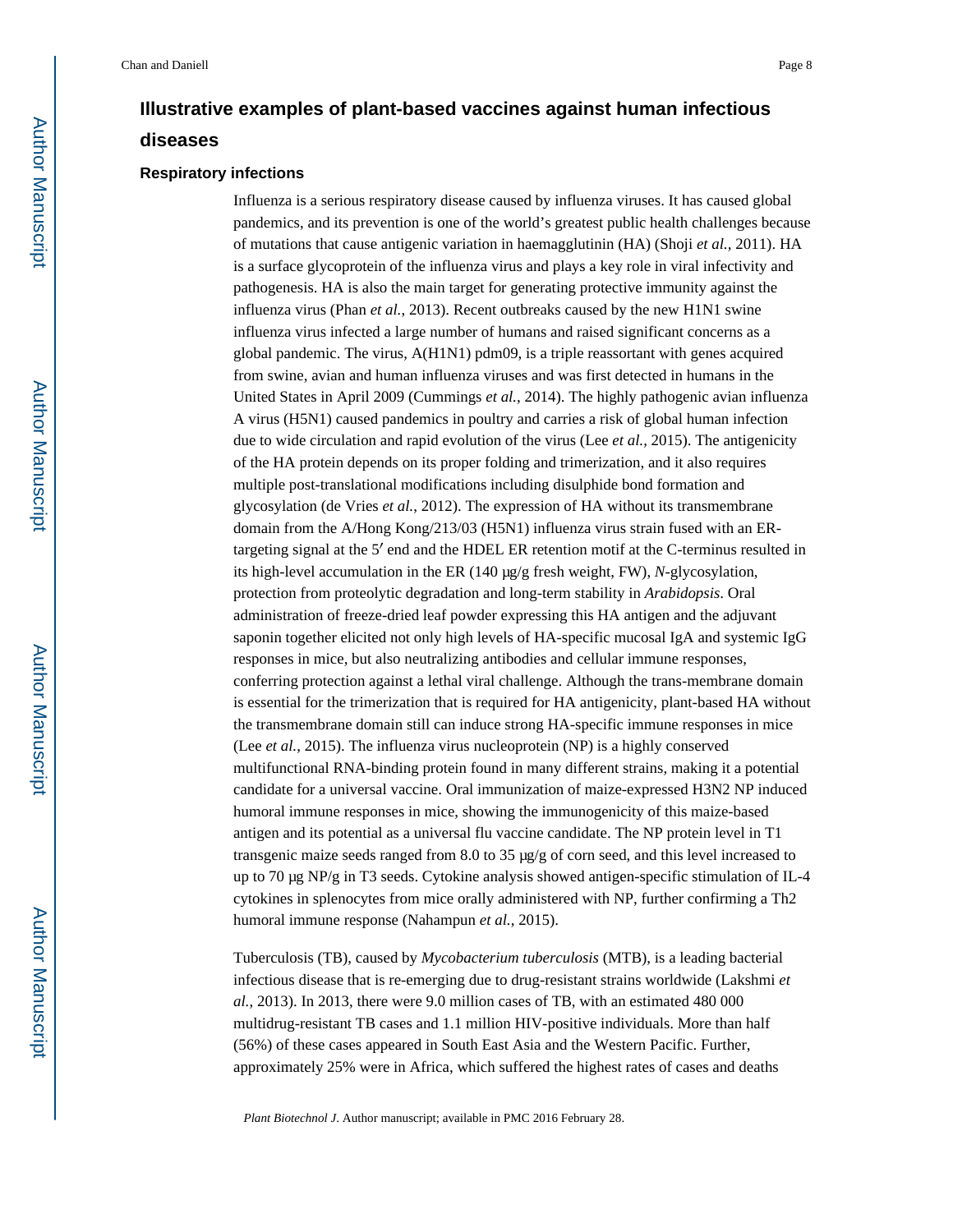relative to the population. China and India accounted for 11% and 24% of total cases, respectively (WHO, 2014a). The 6 kDa early secretory antigenic target (ESAT6) and culture filtrate protein 10 (CFP10) proteins are among the key cell virulence factors of MTB and have been expressed in transgenic carrot plants, where ESAT6 makes up <0.056% and CFP10 composes 0.002% of the total storage protein in carrot storage roots. Oral immunization of mice induced both cell-mediated and humoral immune responses (Uvarova *et al.*, 2013). Fusion of the ESAT6 antigen with other tuberculosis antigens, such as Ag85B or Mtb72F (a fusion polyprotein of two TB antigens, Mtb32 and Mtb39), and use of a transmucosal carrier such as CTB, LTB and LipY (a cell wall protein) to facilitate bioencapsulation/oral delivery, and further expression in various plant species (*Arabidopsis thaliana*, tobacco and lettuce), have been attempted (Floss *et al.*, 2010; Lakshmi *et al.*, 2013; Uvarova *et al.*, 2013). Compared with nuclear transgenic plants, the expression levels of CTB-ESAT6 and CTB-Mtb72F in transplastomic plants reached up to 7.5% and 1.2% of TSP, respectively, increasing antigen accumulation >100 fold (Lakshmi *et al.*, 2013). CTB-ESAT6 was expressed up to 0.75% of the total leaf protein in transplastomic plants. Western blot analysis of lyophilized lettuce leaves stored for up to 6 months at room temperature revealed the stability of the CTB-ESAT6 fusion protein, which retained proper folding, disulphide bond formation and assembly into pentamers for prolonged periods. ESAT6 is one of the secreted proteins in the ESX-1 system, which is involved in membrane pore formation during infection. A haemolysis assay indicated the ability of chloroplast-derived ESAT6 to lyse red blood cell membranes in a dose-dependent manner (Lakshmi *et al.*, 2013).

#### **Gastroenteritis and hepatitis**

Diarrhoeal infectious diseases (DID) are a major problem in developing countries, where poor sanitation prevails and food and water may become contaminated by faecal shedding (Böhles *et al.*, 2014). Traveller's diarrhoea and cholera, caused by enterotoxigenic strains of *Eschericia coli* (ETEC) and *Vibrio cholerae*, respectively, are two enteric diseases resulting in high mortality, especially in young children in developing countries (Karaman *et al.*, 2012). CTB was expressed in maize seeds driven by a  $\gamma$ -zein promoter and accumulated in the endosperm of transgenic maize kernels with an expression level of 0.0014% of the total aqueous soluble protein (TASP) in the T1 generation and significantly increased to 0.0197% of TASP in the T2 generation. Anti-CTB IgG and IgA were detected in the sera and in faecal samples from orally administered mice, and the mice were protected against CT holotoxin challenge (Karaman *et al.*, 2012). Inclusion of a heat-stable (ST) toxin into vaccine formulations is required, as most ETEC strains can produce both LT and ST enterotoxins. Transgenic tobacco plants carrying the LTB:ST gene accumulated up to 0.05% of TSP, and oral dosing with transgenic tobacco leaves elicited specific mucosal and systemic humoral responses in mice, although the authors did not provide antibody titres or any quantitative measurement of the response (Rosales-Mendoza *et al.*, 2011). In comparison, lettuce chloroplast-derived CTB-AMA1 and CTB-MSP1 expressed up to 7.3% and 6.1% of TSP, which is >100-fold higher expression than from the nuclear genome. CTB–proinsulin expressed up to 70% of TSP, suggesting that the fusion protein, not CTB, determines the expression level. CTB-specific antibody titres were incredibly high (up to 10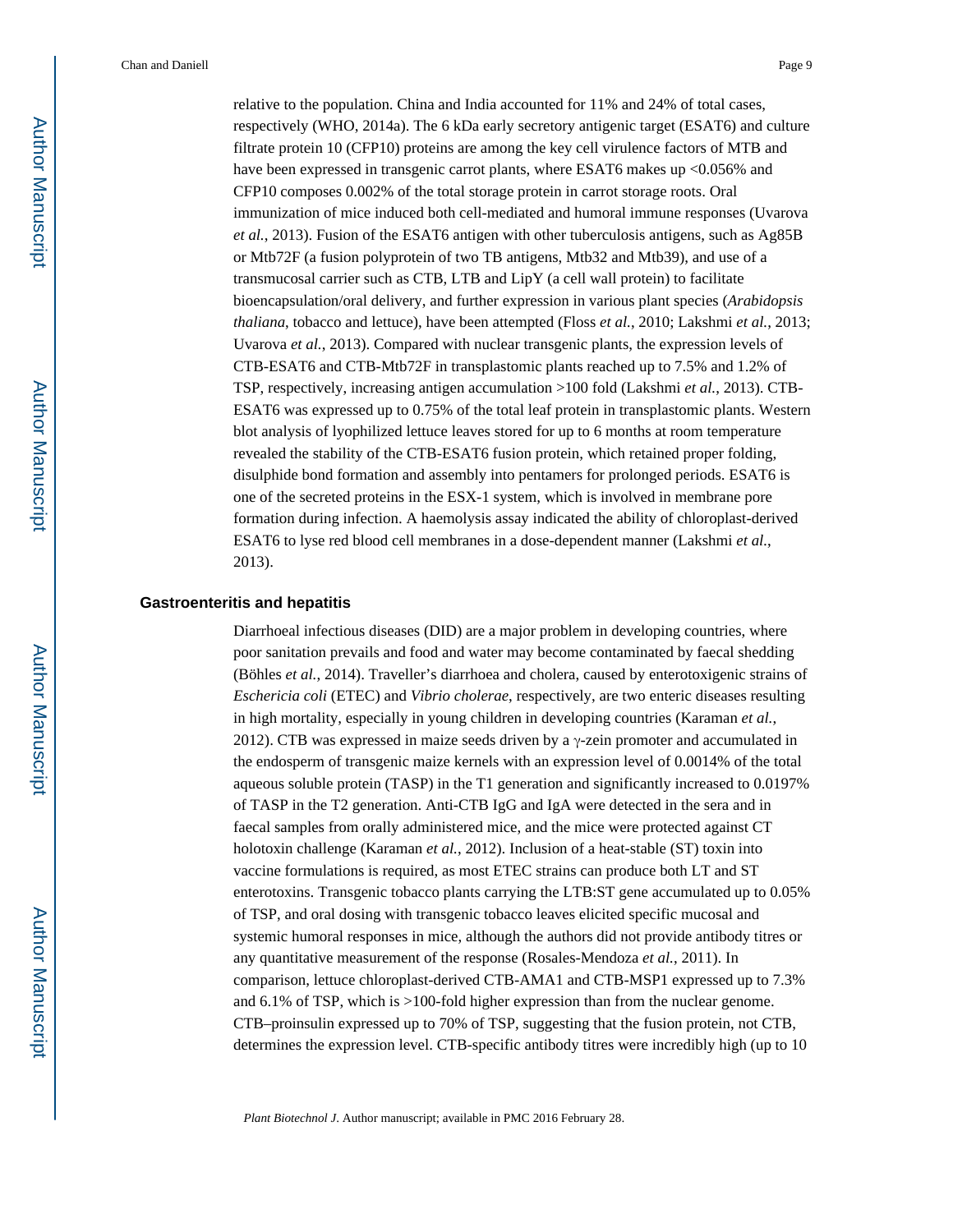000 IgA, >800 000 IgG1) and also conferred protection against CT challenge in mice, providing long-term immunity (Davoodi-Semiromi *et al.*, 2010).

Hepatitis B virus attacks the liver and results in both acute and chronic disease, and it remains a major global health problem despite the availability of a safe and effective vaccine. Each year, hepatitis B infection causes approximately 780 000 deaths, 130 000 from acute hepatitis B and another 650 000 from liver cancer and cirrhosis due to chronic hepatitis B infection (Lozano *et al.*, 2012). The expression level of the major surface antigen of hepatitis B virus (P-HBsAg) reached 0.003–0.09% of TSP in transgenic potato. Mice produced specific faecal IgA and serum IgG antibodies against P-HBsAg after oral administration (Youm *et al.*, 2010). Herbicide-resistant lettuce was engineered to stably express the small surface antigen of hepatitis B virus (S-HBsAg) (Pniewski *et al.*, 2011). The progeny of these plants accumulated up to micrograms of antigen per gram of FW, and the S-HBsAG antigen was able to form VLPs (Pniewski *et al.*, 2011). Oral delivery of lyophilized lettuce containing low levels (100 ng) of VLP-assembled antigen with a long, 2 month interval between priming and boost administrations without adjuvant elicited both mucosal and systemic humoral anti-HB responses at the nominally protective level in mice. Lyophilized material, both as a powdered, semi-finished product or after conversion into tablets, preserved the S-HBsAg content for at least 1 year of room-temperature storage (Pniewski *et al.*, 2011). Bioencapsulated HBsAg expressed in maize reached between 0.08 and 0.46% of TSP and induced serum IgG and IgA in mice after oral administration (Hayden *et al.*, 2012b). High levels of HBsAg were obtained in maize grains, and supercritical fluid extraction (SFE)-treated maize material was used to form edible wafers. After feeding wafers containing approximately 300 μg/g HBsAg, mice showed robust serum IgG (20 000 mIU/mL) and IgA responses. Additionally, all mice administered the SFE wafers showed high sIgA and salivary IgA titres (142 mIU/mL) in faecal material, whereas Recombivax® Merck & Co., Inc., Whitehouse Station, NJ, USA (an injected commercial vaccine)-treated mice showed no detectable titre (Hayden *et al.*, 2014). Furthermore, mice boosted with orally administered HBsAg wafers displayed long-term memory mucosally and systemically, as evidenced by sustained faecal IgA and serum IgA, IgG and mIU/mL over 1 year (Hayden *et al.*, 2015). Freeze-drying of S-HBsAg expressed in lettuce leaf tissue without any purification step was shown to be an important factor affecting S-HBsAg preservation. This reproducible process provided a product with VLP content up to 200  $\mu$ g/g dry weight. Long-term stability tests showed that the stored freeze-dried product was stable at 4 °C for 1 year but degraded at room temperature. Animal oral immunization trials induced systemic IgG in mice (293 mIU/mL), confirming the preservation of antigenicity and immunogenicity (Czy *et al.*, 2014).

#### **Human immunodeficiency virus**

Human immunodeficiency virus (HIV), which causes acquired immune deficiency syndrome (AIDS), is one of the most severe infectious diseases worldwide. AIDS evolved as an alarming public health problem with very high costs for government agencies in most developing and African countries (Rosales-Mendoza *et al.*, 2012). The HIV-1 capsid protein p24 antigen expressed in both transgenic *Arabidopsis* and carrot showed a priming effect in mice and induced specific anti-p24 IgG in sera after an intramuscular p24 protein boost.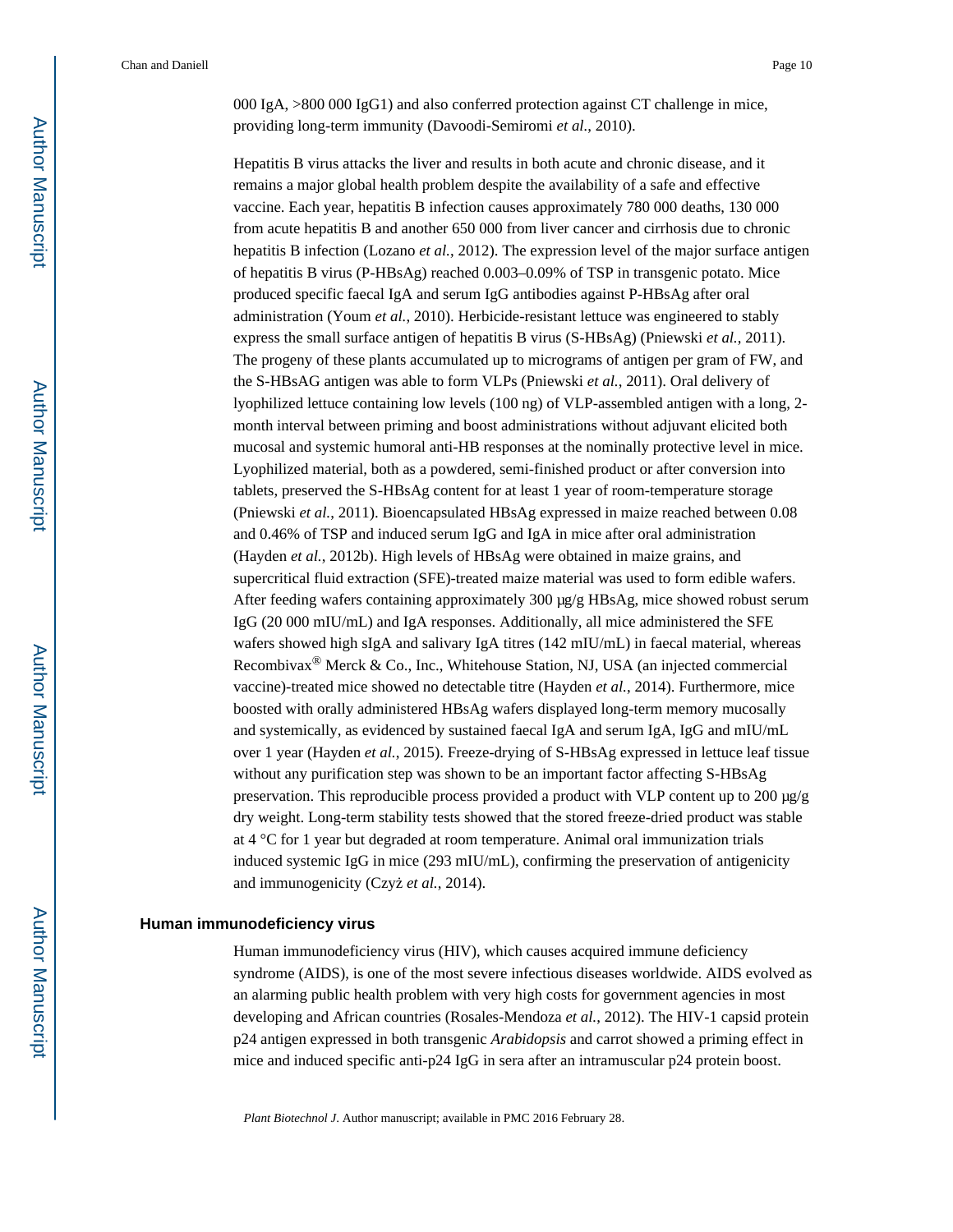Further, dose-dependent antigen analyses using transgenic *A. thaliana* revealed that low p24 antigen doses were superior to high doses, indicating the induction of tolerance (Lindh *et al.*, 2014). The accumulation of HIV-1 p24 and a fusion of p24 with the negative regulatory protein Nef (p24-Nef) reached 4% and 40% of TSP, respectively, in the leaves of transplastomic tobacco plants. Subcutaneous immunization with purified chloroplast-derived p24 induced a strong antigen-specific serum IgG response, with titres of up to 1 : 6400 for IgG1 and 1 : 3200 for IgG2a. Oral delivery of partially purified chloroplast-based p24-Nef fusion protein as a booster after subcutaneous injection with either Nef or p24 elicited strong antigen-specific serum IgG responses (in IgG titres of 3200–12 800). Additionally, after subcutaneous and oral immunization, both IgG1 and IgG2a subtypes, which correlate with cell-mediated Th1 and humoral Th2 responses, respectively, were detected in sera (Gonzalez-Rabade *et al.*, 2011). The synthetic C4V3 peptide, which includes the C4 domain and the V3 loop from HIV gp120, was introduced into tobacco chloroplasts and expressed at up to 25  $\mu$ g/g FW in the leaves. Plant-derived C4V3 elicited both mucosal and systemic immune responses, but the antibody titres were not quantified; CD4+ T-cell proliferation responses were observed (Rubio-Infante *et al.*, 2012). A lettuce-based C4(V3)6 multiepitopic protein within the V3 loops, corresponding to five different HIV isolates including CC, MN, IIIB, RF and RU, elicited local and systemic immune responses when orally delivered to BALB/c mice. In addition, the induction of significant T-helper responses by the C4(V3)6 immunogen was shown in splenocyte proliferation assays (Govea-Alonso *et al.*, 2013). Multi-HIV, a multi-epitopic protein consisting of the C4, V1, V2, V3 domains and the ELDKWA epitope derived from the gp120 and gp41 envelope proteins of HIV, respectively, was expressed in tobacco chloroplasts. Mice orally immunized with the tobacco-derived Multi-HIV antigen indicated an immune response, but antibody titres were not provided. Furthermore, specific IFN- $\gamma$  production was observed in both CD4<sup>+</sup> and CD8<sup>+</sup> T cells stimulated with HIV peptides, demonstrating that plant-derived Multi-HIV induces T helper-specific responses (Rubio-Infante *et al.*, 2015).

#### **Human papillomaviruses**

Cervical cancer caused by HPV infection is the fourth most common cancer among women worldwide and has become a global concern, particularly in developing countries, which bear approximately 80% of the burden (Ferlay *et al.*, 2015). Furthermore, HPV type 16 is by far the most prevalent type and is correlated with 54% of cervical cancer cases (Waheed *et al.*, 2012). Higher levels of specific IgG and IgA levels (<1 : 1000 for the L1/LT-B group and <1 : 500 for the L1 group) of HPV-16L1 (major capsid protein) were induced when mice were immunized with transgenic tobacco-derived HPV-16L1 combined with LTB by the oral route (Liu *et al.*, 2013). A novel HPV 16L1-based chimeric virus-like particle (cVLP) expressed in tomato plants contains a string of T-cell epitopes from HPV-16 E6 and E7 fusion at the C-terminus. Long-lasting specific IgG antibodies with neutralizing activity were detectable for 12 months after induction by immunization with cVLPs. Efficient longterm protection and tumour growth inhibition were elicited by TC-1 tumour cells expressing HPV-16 E6/E7 oncoproteins, whereas significant tumour reduction (57%) was observed in mice administered with these cVLPs (Monroy-García *et al.*, 2014).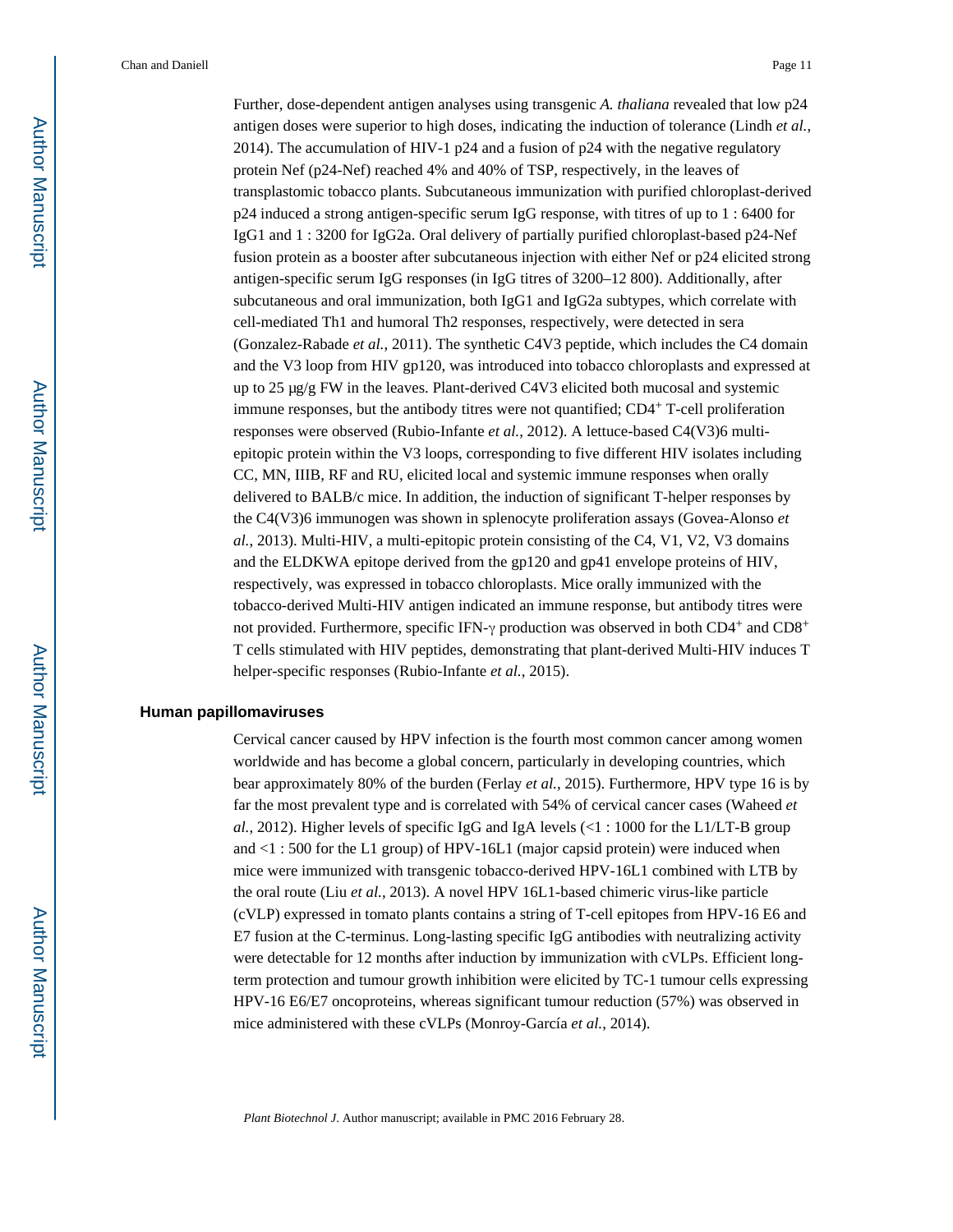### **Rabies**

Rabies virus is an enveloped, negative-sense, single-stranded RNA virus of the genus *Lyssavirus* in the family *Rhabdoviridae*. This zoonotic disease causes acute, progressive, incurable viral encephalomyelitis and is usually transmitted through the bite of an infected animal, resulting in 40 000–100 000 human deaths annually worldwide (Hermann *et al.*, 2011). The expression level of the rabies virus glycoprotein protein (G protein) in transgenic maize kernels reached 25  $\mu$ g/g FW. Neutralizing antibodies in sheep were induced after oral immunization with maize-derived G protein. Further, the degree of protection achieved with 2 mg of maize-based G protein was comparable to that of a commercial vaccine (Loza-Rubio *et al.*, 2012). Transgenic hairy roots of *Solanum lycopersicum* were engineered to express the rabies glycoprotein fused with ricin toxin B chain (rgp-rtxB) antigen driven by a constitutive CaMV35S promoter. The expression level of the RGP-RTB fusion protein in different tomato hairy root lines ranged from 1.4 to 8  $\mu$ g/g of tissue. A partially purified RGP-RTB fusion protein was able to induce an immune response in BALB/c mice after intramucosal immunization, but the IgG titres were low (Singh *et al.*, 2015).

#### **Malaria**

Malaria is a mosquito-borne infectious disease caused by *Plasmodium* parasites (Jones *et al.*, 2013). According to the World, Malaria Report (2014), approximately 198 million clinical cases of malaria were reported worldwide in 2013, predominantly in developing countries in South East Asia and sub-Saharan Africa. Approximately 82% of malaria cases and 90% of malaria deaths occurred in the WHO African Region, mostly among children under the age of 5 years (WHO, 2014b). *Plasmodium falciparumis* is responsible for the majority of the over half a million malaria deaths per year, which are predominantly children under the age of five that live in indigent African nations (Gregory and Mayfield, 2014). A chloroplastderived dual cholera and malaria vaccine expressing CTB fused with the malarial vaccine antigens apical membrane antigen 1 (AMA1) and merozoite surface protein 1 (MSP1) accumulated up to 13.17% and 10.11% of TSP in tobacco and up to 7.3% and 6.1% of TSP in lettuce, respectively. The AMA and MSP titres were lower than those of CTB, suggesting that the CTB antigen could saturate the immune system. Significant levels of antigenspecific antibody titres in orally immunized mice not only cross-reacted with the native parasite proteins in immunofluorescence studies and immunoblots, but also completely inhibited the proliferation of the malarial parasite (Davoodi-Semiromi *et al.*, 2010). Oral immunization of mice with the MSP1 and circumsporozoite protein (CSP) fusion protein (MLC) chimeric recombinant protein expressed in *B. napus* successfully elicited antigenspecific IgG1 production. Additionally, the Th1-related cytokines interleukin 12 (IL-12, a cytokine involved in the differentiation of naive T cells into Th1 cells), TNF (tumour necrosis factor, a cytokine involved in the inflammatory process and apoptosis) and IFN-γ were significantly increased in the spleens of immunized mice (Lee *et al.*, 2011).

**Toxoplasma gondii—**Infection by the intracellular parasitic protozoan *Toxoplasma gondii* can cause complications in pregnant women and in immunodeficient individuals such as patients with AIDS and organ transplant recipients (Guo *et al.*, 2015). Recent studies have shown the possible roles of chronic toxoplasmosis infection in the aetiology of certain mental disorders, such as schizophrenia (Parlog *et al.*, 2015). Expression of the *T. gondii*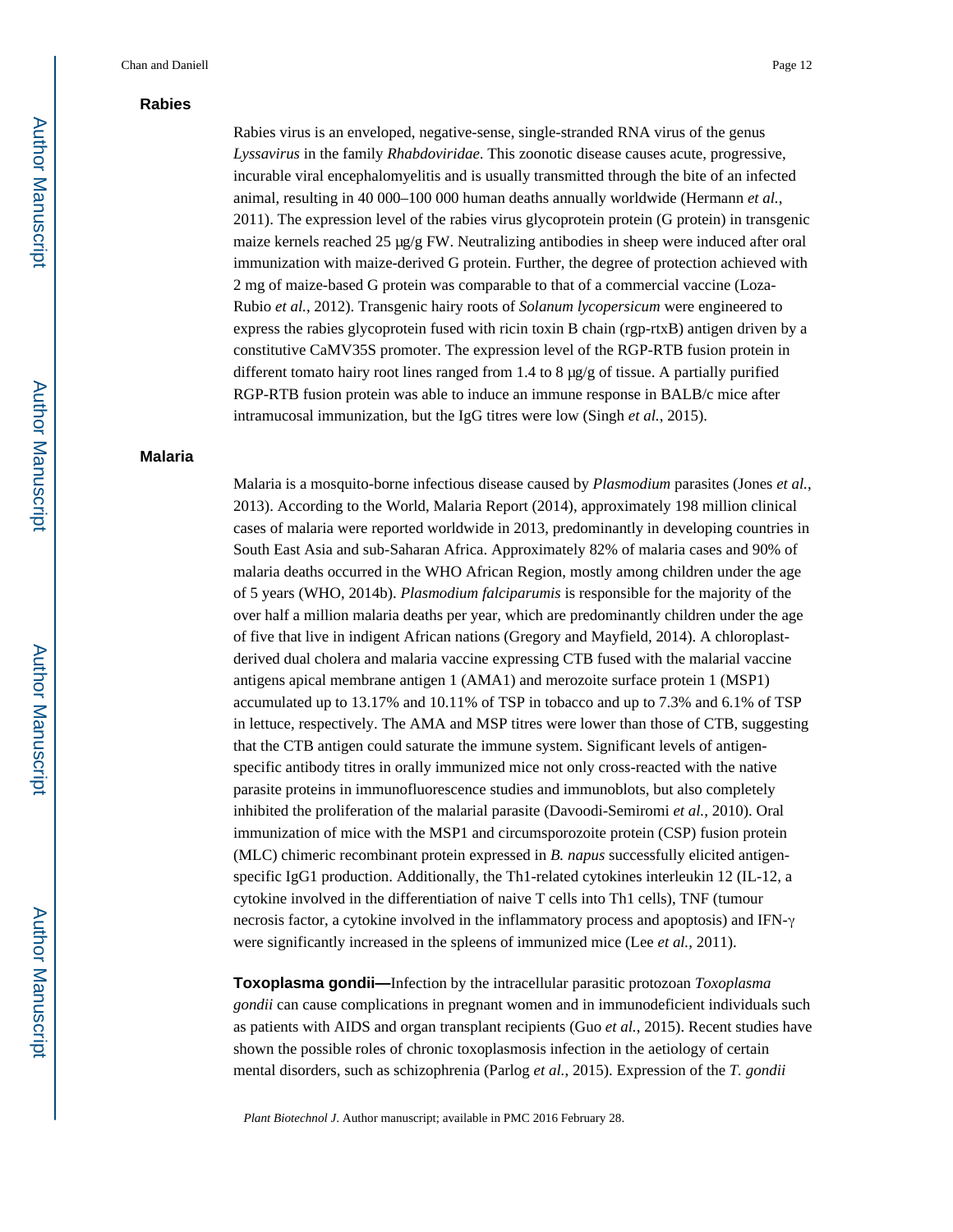dense granular protein 4 (GRA4) antigen via chloroplast transformation (chlGRA4) led to its accumulation to approximately 6  $\mu$ g/g FW (0.2% of total protein) in tobacco plants. Oral immunization with chlGRA4 elicited both mucosal and systemic immunity (<1000 IgG titre) and also showed a 59% decrease in the brain cyst load of mice. Chloroplast-derived GRA4 induced a protective immune response against *Toxoplasma* infection by reducing parasite loads in mice, correlating with a mucosal and systemic balanced Th1/Th2 response (Del L. Yácono *et al.*, 2012). *Toxoplasma gondii* main surface antigen (SAG1) fused with the 90-kDa heat-shock protein from *Leishmania infantum* (LiHsp83) as a carrier was expressed in transplastomic tobacco plants. SAG1 protein expression levels reached up to 0.1–0.2 μg/g FW in tobacco and reacted with human seropositive samples in a functional analysis. Oral immunization with chLiHsp83-SAG1 induced a significant reduction in the cyst burden in mice, which correlated with an increase in specific anti-SAG1 antibodies (Albarracín *et al.*, 2015).

**Taenia solium—***Taenia solium* cysticercosis is an endemic parasitic disease that affects human health and the economy in developing countries. Cysticercosis cysts in the central nervous system produce neurocysticercosis (NCC) and are a common cause of acquired epilepsy (Garcia *et al.*, 2014). The S3Pvac vaccine components (KETc1, KETc12, KETc7 and GK1 [KETc7]) and the protective HP6/TSOL18 antigen were expressed using a Helios2A polyprotein system through the 'ribosomal skip' mechanism. The 2A sequence (LLNFDLLKLAGDVESNPG-P) derived from the foot-and-mouth disease virus induces self-cleavage events at the translational level, releasing the distinct antigens in a single transformation and expression event. Plant-derived Helios2A accumulated up to 1.3 μg/g FW in transgenic tobacco leaf tissue and was recognized by antibodies in the cerebrospinal fluid from patients with NCC in a functional assay. Further, orally immunized mice elicited an immune response, but antibody titres were not reported (Monreal-Escalante *et al.*, 2015).

#### **Future perspectives**

The plant-made vaccine field started two decades ago with the promise of developing lowcost vaccines to prevent infectious disease outbreaks and epidemics around the globe, but this goal has not yet been realized. A few clinical trials have been conducted a decade ago using lettuce leaves (Kapusta *et al.*, 1999), maize seeds (Tacket *et al.*, 2004) and potato tubers (Tacket *et al.*, 1998, 2000; Thanavala *et al.*, 2005) expressing different vaccines antigens. However, none of them advanced beyond phase I clinical trial or result in any licensed product. There are a number of major technical hurdles to achieve this goal, including inadequate expression levels in edible plant systems and the low success of oral priming to induce adequate immunity against pathogens (Egelkrout *et al.*, 2012; Pasetti *et al.*, 2011; Wahid *et al.*, 2011). The major advantage of the oral vaccination system is the stimulation of both mucosal and systemic immunity (Davoodi-Semiromi *et al.*, 2010). Compared with conventional vaccination by injection into the bloodstream with adjuvants, the mucosal immune system requires much higher antigen doses because the antigens do not cross the epithelial barrier and reach the immune system, but rather are degraded by acids and enzymes in the digestive system (Davitt and Lavelle, 2015). Although the latter concern is addressed by the bioencapsulation of vaccine antigens within plant cells, transmucosal carriers must be fused with the antigens for the delivery across epithelial barriers (with rare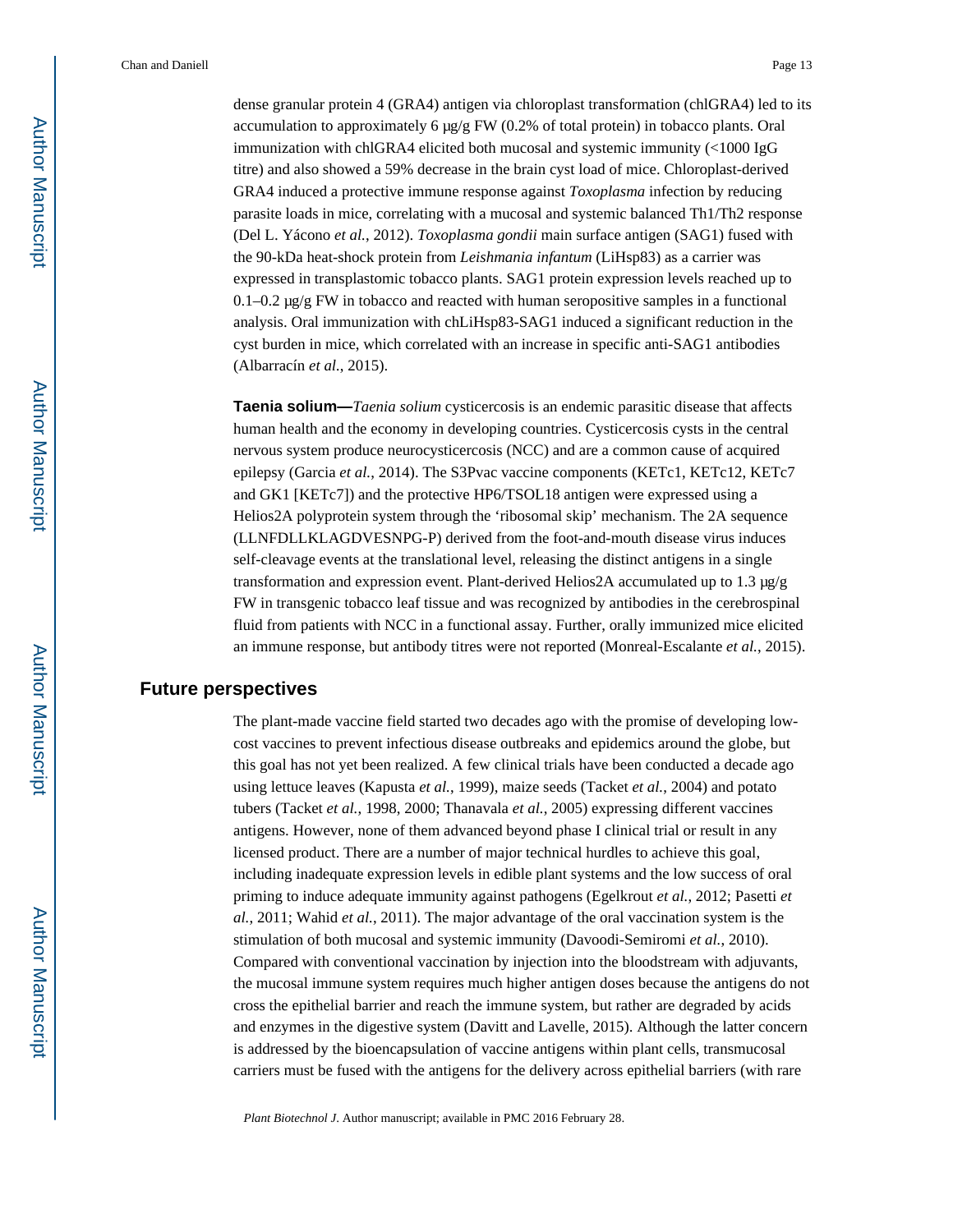exceptions in which an antigen such as CTB may have the ability to directly bind the GM1 receptor present in human gut epithelial cells). Foreign proteins without transmucosal carriers are not delivered to the immune system or into circulation (Kohli *et al.*, 2014; Limaye et al., 2006). Very few vaccine candidates described above meet these requirements, and therefore, their efficacy has not been tested in suitable animal models or they were not effective enough to warrant further advancement to the clinic. Candidates that meet these criteria in successful studies and demonstrated the efficacy of oral vaccines in boosting the immune system and conferring greater/prolonged protection against pathogen challenge were not successful for priming. The requirement of priming by injection faces the same challenges of prohibitively expensive protein purification, cold storage/transportation and short shelf life or stability (Kwon *et al.*, 2013b). Therefore, the key advantages of low-cost and cold-chain-free plant-made vaccines have not yet been achieved using such technology. Furthermore, only a few vaccine antigens have been expressed in edible crops (lettuce), and those expressed in tobacco would face challenges in the FDA approval process because of concerns about nicotine in orally delivered drugs.

Plant-derived vaccine antigens can accumulate in and are protected by compartments such as plastids or seed storage organelles such as ER-derived protein bodies (PBs), as well as *de novo* formed protein storage vacuoles (PSVs). This bioencapsulation shields the antigens from chemical, thermal and enzymatic degradation (Kwon *et al.*, 2013b; Sack *et al.*, 2015). Freeze-dried leaf material expressing vaccine antigens can often be stored at ambient temperatures while maintaining antigen integrity (Kwon *et al.*, 2013b). Plant cells can be lyophilized and stored at room temperature without antigen degradation for several months or years (Kwon *et al.*, 2013a). Lyophilized leaves have various advantages over fresh materials such as long-term storage, increased antigen stability and content, and decreased microbial contamination (Kwon *et al.*, 2013b). After lyophilization, lettuce leaves showed a 22-fold increase in CTB-ESAT6 antigen content per gram compared with fresh leaves and could be stored at room temperature for up to 6 months (Lakshmi *et al.*, 2013). Freeze-dried and stored materials preserve the integrity and immunogenicity of the heterologous fusion protein, allowing efficient delivery to the GALT due to proper folding and assembly (Boyhan and Daniell, 2011; Kwon *et al.*, 2013b). However, HBsAg was not stable in lyophilized lettuce leaves stored at room temperature, suggesting that the compartment or level of an antigen's expression may play a role in its stability (Czy *et al.*, 2014).

Seeds offer several alternative subcellular destinations for recombinant proteins, including PBs derived from the ER, PSVs, the surface of oil bodies and starch granules (Khan *et al.*, 2012). Seeds are also advantageous due to their ability to accumulate protein in a relatively small volume and the high stability of the recombinant protein in dry seeds, allowing batch processing and long-term storage (Peters and Stoger, 2011). Oral immunization with ricebased CTB stored at room temperature for more than 3 years still provided effective, longterm SIgA-mediated protection against CT- or LT-induced diarrhoea (Tokuhara *et al.*, 2010). Maize-derived HBsAg driven by the promoter of the cereal storage protein globulin1 showed high-level accumulation at a mean concentration of 0.51% TSP in T1 seeds. HBsAg expressed in maize seeds was heat stable; it could tolerate temperatures of up to 55 °C for 1 month without degradation. Optimal heat stability was realized after oil extraction of ground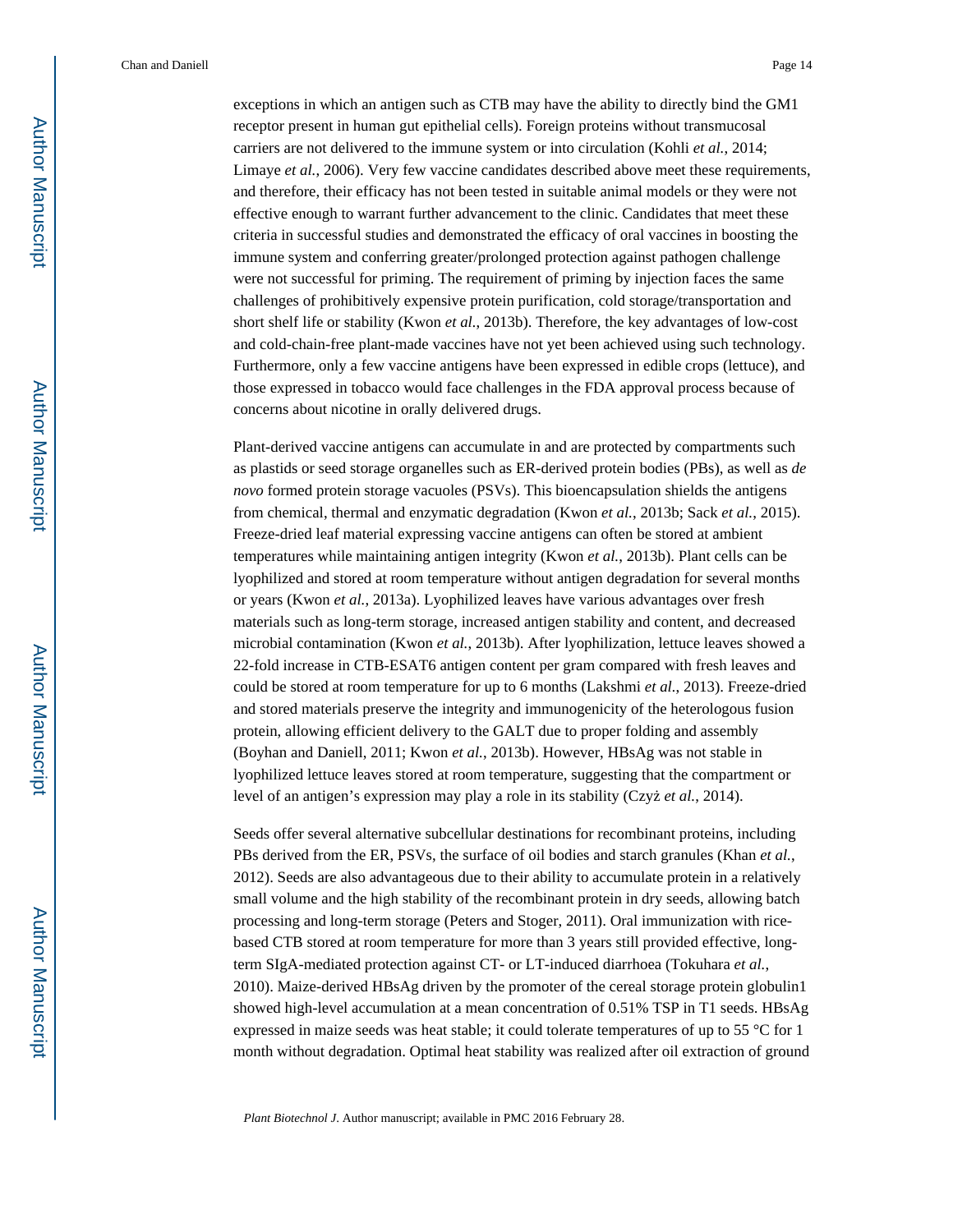maize material, either by SFE or hexane treatment (Hayden *et al.*, 2012a). High levels of HBsAg were obtained in maize grain, and SFE-treated maize material was formed into edible wafers. Mice fed with wafers containing approximately  $300 \mu g/g$  HBsAg showed robust IgG and IgA responses in their sera (Hayden *et al.*, 2014).

Nonmammalian glycosylation and low recombinant protein yield are the two major challenges against the full utilization of plants as alternative bioreactors instead of mammalian cell culture. The challenge of choosing the most suitable host plant as an expression system for biopharmaceuticals, as well as downstream processing, has also received attention (Obembe *et al.*, 2011). Glycosylation is the covalent linkage of sugar molecules to proteins to improve their biological activity, folding, solubility and immunogenicity (Arcalis *et al.*, 2013). In plants, protein glycosylation occurs within the secretory pathway in the ER and the Golgi complex. Plants attach core  $\alpha(1,3)$ -linked fucose and β(1,2)-linked xylose residues to the *N*-glycan of glycoproteins, whereas mammals add α(1,6)-linked fucose, β(1,4)-linked galactose and sialic acid residues to the *N*-glycan (Gomord *et al.*, 2010). Hence, to prevent allergic reactions and immunogenicity when plantmade therapeutic animal proteins are delivered to humans, it is necessary to engineer the host plant to perform authentic human *N*-glycosylation (Obembe *et al.*, 2011). Plant-derived recombinant human glycoproteins normally contain the carbohydrate groups  $\alpha(1,3)$  fucose and  $\beta(1,2)$ xylose, which are not found in mammals, and they lack the terminal galactose and sialic acid residues that are required for the stability, activity and solubility of native human glycoproteins (Gomord *et al.*, 2010; Lico *et al.*, 2012). Despite these challenges, the first FDA approved plant-made biopharmaceutical is a glycoprotein, and so the limitations of plant glycosylation did not cause any problems; indeed, the terminal mannose residues facilitated the uptake of glucocerebrosidase by macrophages (Walsh, 2014).

Because the chloroplast is an *N*-glycosylation-free compartment, it offers unique advantages and disadvantages (Daniell *et al.*, 2009). Because plant glycosylation is different from human glycosylation, it requires careful modification of the glycosylation pathways to resemble human glycoproteins as discussed above to avoid any unintended immune responses. However, there are examples where glycosylation sites in human biopharmaceuticals like IGF-1 are inactivated to obtain fully functional proteins (Hede *et al.*, 2012; Philippou and Barton, 2014). Chloroplasts are ideal to express such proteins without glycosylation using the native sequence but are not suitable to express glycoproteins.

Mass spectrometry analyses demonstrated that all the *N-*glycosylation sites of the extracellular domains of plant-based HA VLPs carry plant-specific complex or hybrid *N*glycans having core  $\alpha(1,3)$ -fucose and core  $\beta(1,2)$ -xylose epitopes and Lewis<sup>a</sup> extensions (Le Mauff *et al.*, 2014). No hypersensibility or induction of IgG or IgE directed against these glycans of HA VLPs after immunization was observed in previous phase I and II clinical studies (Landry *et al.*, 2010). Furthermore, the identification of plant VLP raft markers confirmed that the VLP formation mechanism in *Nicotiana benthamiana* is similar to the natural process of influenza virus assembly in mammals (Le Mauff *et al.*, 2014). *Plasmodium falciparum* PfAMA1 consists of up to six recognition sites for *N*-linked glycosylation, which are absent in *P. falciparum*. Glycosylated and nonglycosylated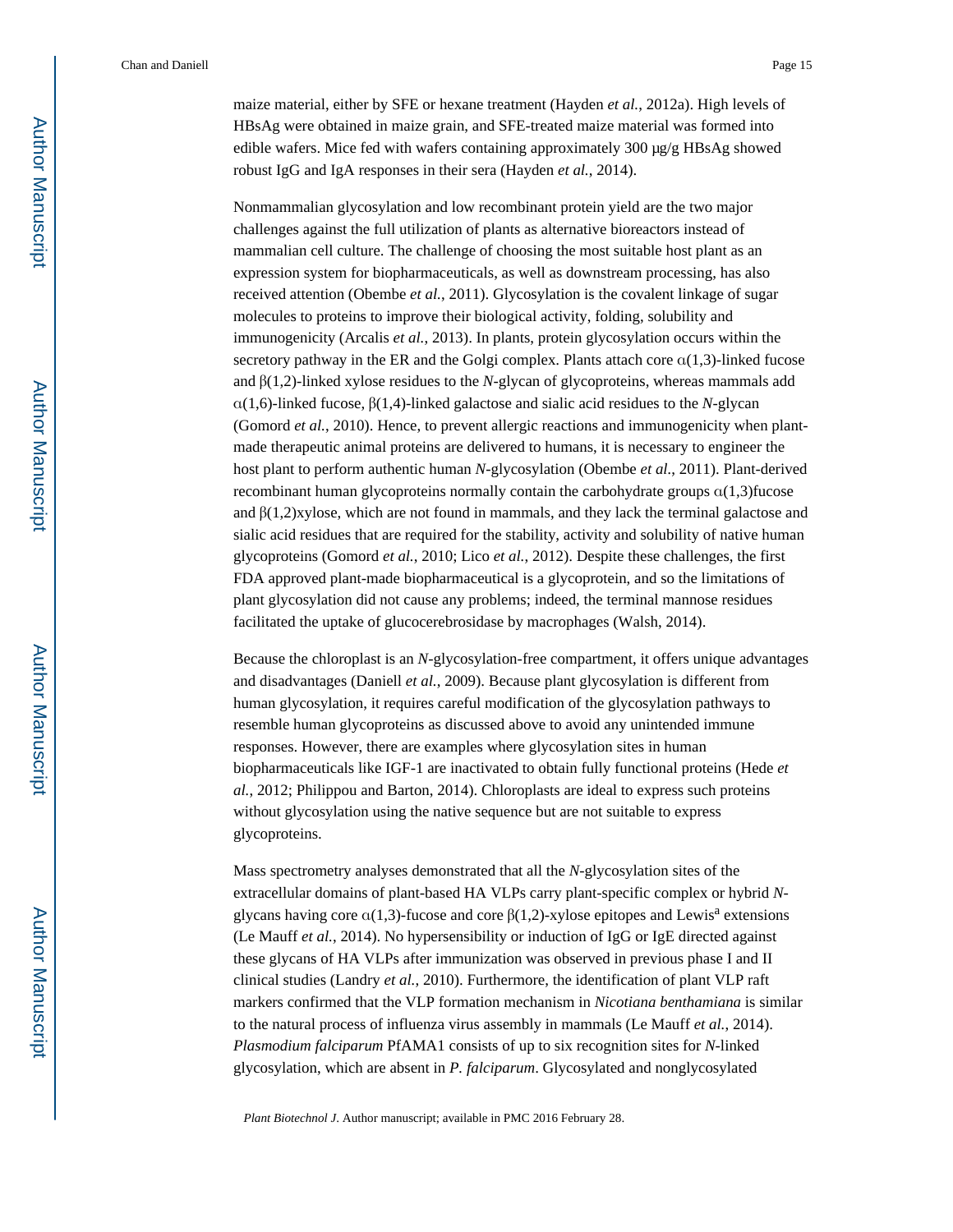PfAMA1 accumulated to high levels in *Nicotiana benthamiana* after transient expression, and the glycosylated variant was confirmed to contain high-mannose-type *N*-glycans. Competition assays revealed that several epitopes were shielded from immune recognition by the *N*-glycans. Thus, *N*-linked glycosylation may improve efficacy by enhancing immunogenicity and/or focusing the response towards the corresponding epitopes by glycan masking (Boes *et al.*, 2015).

The ability to avoid inflammatory responses to dietary and microbial antigens in the gut mucosa is achieved by a mechanism termed oral tolerance (Oliveira *et al.*, 2015). Repeated oral immunization with large doses of the same antigen resulted in abrogated or decreased T cell-mediated responses in animal models (Azizi *et al.*, 2010). This phenomenon indicates the possibility of mucosal tolerance induced by orally delivered vaccines. The dominant target of oral tolerance for vaccine efficacy is the T-cell compartment, not the B cell compartment. A number of studies have shown that the frequency of antigen administration by the oral route is a critical factor for oral tolerance induction, indicating that multiple feedings by gavage were more effective than a single feeding of antigen to induce oral tolerance to inflammatory immune responses and autoimmune disease models (Guetard *et al.*, 2008; Oliveira *et al.*, 2015; Wang *et al.*, 2015). Continuous feeding correlates with the enhanced production of TGF-β and IL-10, which are important mediators of oral tolerance induction (Wang *et al.*, 2013). Several factors affect oral tolerance induction, including age, immunological status of the animal, dose and structure of the antigen, and the form of antigen feeding (Oliveira *et al.*, 2015). Indeed, oral delivery of several autoantigens expressed in plant cells induced high levels of tolerance (Ruhlman *et al.*, 2007; Sherman *et al.*, 2014; Verma *et al.*, 2010; Wang *et al.*, 2015).

Tolerance versus immunity is not determined by fusion tags, but by the process of priming with adjuvants. Although the molecular mechanism to distinguish participating subsets of dendritic cells is not fully understood, the protocol is clearly reproducible with adjuvants via injection conferring immunity (antibody production), whereas orally delivered antigens induce tolerance (suppresses antibodies). Subcutaneous injection of the purified antigen with a strong adjuvant assures presentation of the antigen in the context of a very strong activation signal during priming. This sets up an immune response that is further boosted orally. Therefore, the oral booster vaccine is effective when the systemic response has been set up by priming with an adjuvant (Davoodi-Semiromi *et al.*, 2010). The innate immune receptor NLRP10 plays an important role in activation of dendritic cells by adjuvants (Eisenbarth *et al.*, 2012). In the presence of inflammatory stimuli (adjuvants), local DCs become activated and present antigens for T-cell priming, locally and in the peripheral lymphoid tissues where DCs can migrate. Immature DCs induce Tregs that affect DC function and prevent stable DCs–effector T-cell contact, thereby priming the immune response (Guetard *et al.*, 2008). This is a very different scenario from the release of antigens into the gut immune system without priming, which is geared towards an anti-inflammatory response. The activation and maturation of DCs play a crucial role in the induction of tolerance or immunity upon antigen delivery. When antigens are presented to T cells by immature DCs in the absence of inflammation, they induce tolerance. Furthermore, by secreting cytokines or by cell-to-cell contact, Tregs interfere with DC maturation, shifting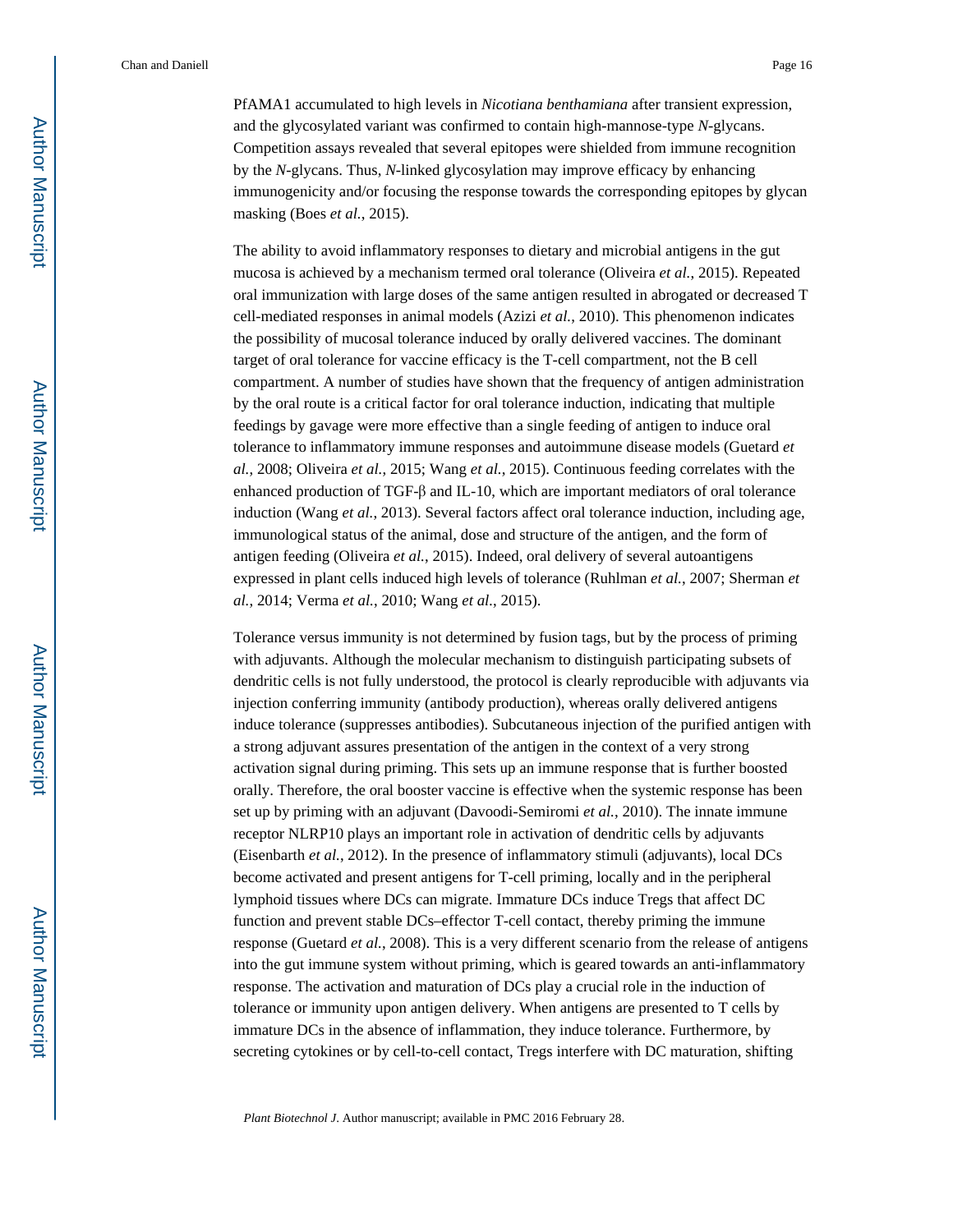DCs into tolerogenic function (Figure 1). Tregs begin suppressive effect by secretion of cytokines IL-10 and TGF-β, which induce apoptosis or cell-cycle arrest in effector T cells and block co-stimulation and maturation of dendritic cells. However, it has been demonstrated there is no difference in the behaviour of CD4<sup>+</sup> T cells during primary exposure to antigen in priming or tolerizing conditions. Immune priming is associated with the formation of large, stable clusters of CD4+ T cells around DCs, whereas during tolerance induction, smaller, more short-lived clusters are formed. Subsequently, T cells return to rapid migration, but this may take longer under conditions of priming than initiation of tolerance (Shakhar *et al.*, 2005; Zinselmeyer *et al.*, 2005). These observations demonstrate that altering the interaction between T cells and DCs can have profound consequences for the induction of immunity. Therefore, the interaction between Tregs and DCs plays a major role in orally delivered vaccine antigens bioencapsulated in plant cells.

Thus, potential plant-based oral vaccines require suitable immunization protocols and antigen formulations to ensure antigen stability through the alimentary tract and a balance between immunity and oral tolerance, such as targeting pivotal APCs, co-administration with a mucosal adjuvant for oral vaccine formulation, the optimization of oral antigen delivery and its dosage and feeding frequency (Azegami *et al.*, 2014; Pniewski *et al.*, 2011; Wang *et al.*, 2013). Moreover, the temporal sequence of administration, with initial systemic priming and mucosal boosting combined with the usage of certain adjuvants, is likely to prevent mucosal tolerance induction (Azizi *et al.*, 2010). These challenges should be carefully addressed as this technology reaches clinical evaluation.

### **Acknowledgments**

Research reported from the authors' laboratory is supported in part by NIH grants R01 GM 63879, R01 HL 109442, and R01 HL 107904 to Henry Daniell.

#### **References**

- Adeniji JA, Faleye TO. Enterovirus C strains circulating in Nigeria and their contribution to the emergence of recombinant circulating vaccine-derived polioviruses. Arch Virol. 2015; 160:675– 683. [PubMed: 25559670]
- Ahmad P, Ashraf M, Younis M, Hu X, Kumar A, Akram NA, Al-Qurainy F. Role of transgenic plants in agriculture and biopharming. Biotechnol Adv. 2012; 30:524–540. [PubMed: 21959304]
- Albarracín RM, Becher ML, Farran I, Sander VA, Corigliano MG, Yácono ML, Pariani S, Sánchez López E, Veramendi J, Clemente M. The fusion of *Toxoplasma gondii* SAG1 vaccine candidate to *Leishmania infantum* heat shock protein 83-kDa improves expression levels in tobacco chloroplasts. Biotechnol J. 2015; 10:748–759. [PubMed: 25823559]
- Arcalis E, Stadlmann J, Rademacher T, Marcel S, Sack M, Altmann F, Stoger E. Plant species and organ influence the structure and subcellular localization of recombinant glycoproteins. Plant Mol Biol. 2013; 83:105–117. [PubMed: 23553222]
- Arlen PA, Falconer R, Cherukumilli S, Cole A, Cole AM, Oishi KK, Daniell H. Field production and functional evaluation of chloroplast-derived interferon-alpha2b. Plant Biotechnol J. 2007; 5:511– 525. [PubMed: 17490449]
- Azegami T, Yuki Y, Kiyono H. Challenges in mucosal vaccines for the control of infectious diseases. Int Immunol. 2014; 26:517–528. [PubMed: 24914172]
- Azizi A, Kumar A, Diaz-Mitoma F, Mestecky J. Enhancing oral vaccine potency by targeting intestinal M cells. PLoS Pathog. 2010; 6:e1001147. [PubMed: 21085599]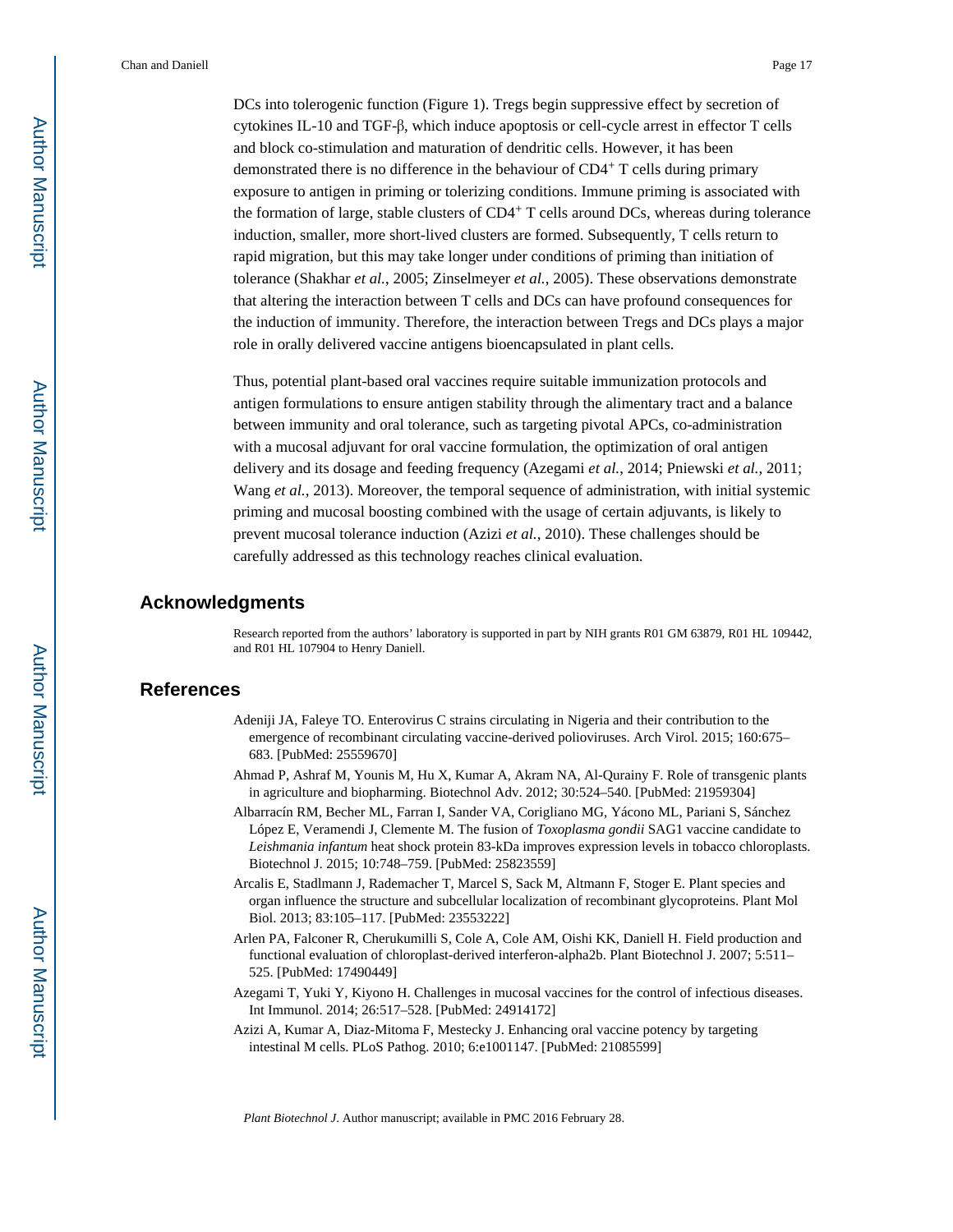- Boes A, Spiegel H, Edgue G, Kapelski S, Scheuermayer M, Fendel R, Remarque E, Altmann F, Maresch D, Reimann A, Pradel G, Schillberg S, Fischer R. Detailed functional characterization of glycosylated and nonglycosylated variants of malaria vaccine candidate PfAMA1 produced in *Nicotiana benthamiana* and analysis of growth inhibitory responses in rabbits. Plant Biotechnol J. 2015; 13:222–234. [PubMed: 25236489]
- Böhles N, Busch K, Hensel M. Vaccines against human diarrheal pathogens: current status and perspectives. Hum Vaccin Immunother. 2014; 10:1522–1535. [PubMed: 24861668]
- Boyhan D, Daniell H. Low-cost production of proinsulin in tobacco and lettuce chloroplasts for injectable or oral delivery of functional insulin and C-peptide. Plant Biotechnol J. 2011; 9:585– 598. [PubMed: 21143365]
- Burns CC, Shaw J, Jorba J, Bukbuk D, Adu F, Gumede N, Pate MA, Abanida EA, Gasasira A, Iber J, Chen Q, Vincent A, Chenoweth P, Henderson E, Wannemuehler K, Naeem A, Umami RN, Nishimura Y, Shimizu H, Baba M, Adeniji A, Williams AJ, Kilpatrick DR, Oberste MS, Wassilak SG, Tomori O, Pallansch MA, Kew O. Multiple independent emergences of Type 2 vaccinederived polioviruses during a large outbreak in northern Nigeria. J Virol. 2013; 87:4907–4922. [PubMed: 23408630]
- Burns CC, Diop OM, Sutter RW, Kew OM. Vaccine-derived polioviruses. J Infect Dis. 2014; 210(Suppl 1):S283–S293. [PubMed: 25316847]
- Caroca R, Howell KA, Hasse C, Ruf S, Bock R. Design of chimeric expression elements that confer high-level gene activity in chromoplasts. Plant J. 2013; 73:368–379. [PubMed: 23004223]
- Chia MY, Hsiao SH, Chan HT, Do YY, Huang PL, Chang HW, Tsai YC, Lin CM, Pang VF, Jeng CR. Evaluation of the immunogenicity of a transgenic tobacco plant expressing the recombinant fusion protein of GP5 of porcine reproductive and respiratory syndrome virus and B subunit of *Escherichia coli* heat-labile enterotoxin in pigs. Vet Immunol Immunopathol. 2011; 140:215–225. [PubMed: 21277027]
- Clarke JL, Daniell H. Plastid biotechnology for crop production: present status and future perspectives. Plant Mol Biol. 2011; 76:211–220. [PubMed: 21437683]
- Cummings JF, Guerrero ML, Moon JE, Waterman P, Nielsen RK, Jefferson S, Gross FL, Hancock K, Katz JM, Yusibov V. Safety and immunogenicity of a plant-produced recombinant monomer hemagglutinin-based influenza vaccine derived from influenza A (H1N1) pdm09 virus: a Phase 1 dose-escalation study in healthy adults. Vaccine. 2014; 32:2251–2259. [PubMed: 24126211]
- Czerkinsky C, Holmgren J. Topical immunization strategies. Mucosal Immunol. 2010; 3:545–555. [PubMed: 20861833]
- Czy M, Dembczy ski R, Marecik R, Wojas-Turek J, Milczarek M, Pajtasz-Piasecka E, Wietrzyk J, Pniewski T. Freeze-drying of plant tissue containing HBV surface antigen for the oral vaccine against hepatitis B. Biomed Res Int. 2014; 2014:485689. [PubMed: 25371900]
- Daniell H. Molecular strategies for gene containment in transgenic crops. Nat Biotechnol. 2002; 20:581–586. [PubMed: 12042861]
- Daniell H. Transgene containment by maternal inheritance: effective or elusive? Proc Natl Acad Sci USA. 2007; 104:6879–6880. [PubMed: 17440039]
- Daniell H, Lee SB, Panchal T, Wiebe PO. Expression of the native cholera toxin B subunit gene and assembly as functional oligomers in transgenic tobacco chloroplasts. J Mol Biol. 2001; 311:1001– 1009. [PubMed: 11531335]
- Daniell H, Singh ND, Mason H, Streatfield SJ. Plant-made vaccine antigens and biopharmaceuticals. Trends Plant Sci. 2009; 14:669–679. [PubMed: 19836291]
- Davitt CJ, Lavelle EC. Delivery strategies to enhance oral vaccination against enteric infections. Adv Drug Deliv Rev. 201510.1016/j.addr.2015.03.007
- Davoodi-Semiromi A, Schreiber M, Nalapalli S, Verma D, Singh ND, Banks RK, Chakrabarti D, Daniell H. Chloroplast-derived vaccine antigens confer dual immunity against cholera and malaria by oral or injectable delivery. Plant Biotechnol J. 2010; 8:223–242. [PubMed: 20051036]
- De Cosa B, Moar W, Lee SB, Miller M, Daniell H. Overexpression of the Bt cry2Aa2 operon in chloroplasts leads to formation of insecticidal crystals. Nat Biotechnol. 2001; 19:71–74. [PubMed: 11135556]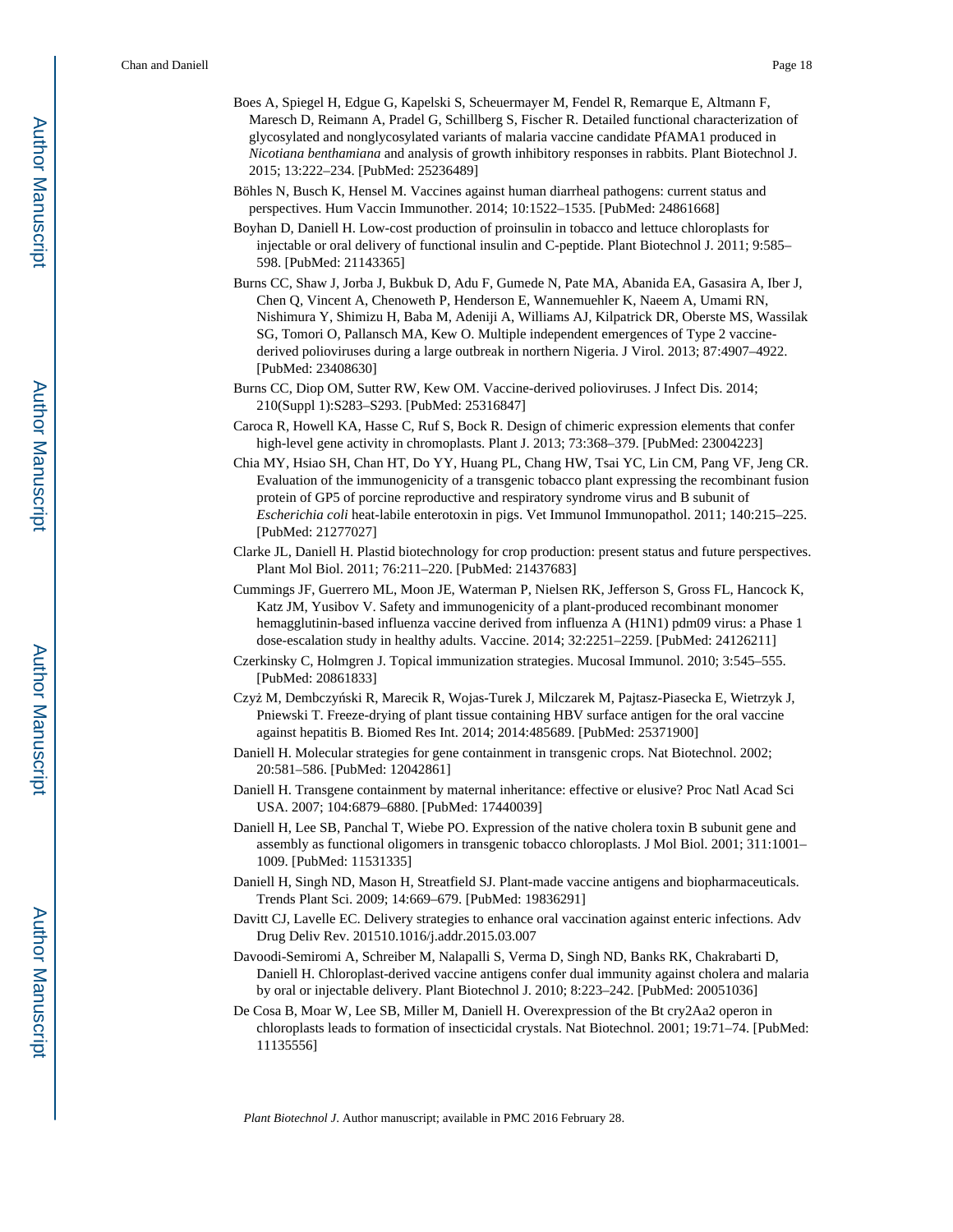- Del L, Yácono M, Farran I, Becher ML, Sander V, Sánchez VR, Martín V, Veramendi J, Clemente M. A chloroplast-derived *Toxoplasma gondii* GRA4 antigen used as an oral vaccine protects against toxoplasmosis in mice. Plant Biotechnol J. 2012; 10:1136–1144. [PubMed: 23020088]
- Egelkrout E, Rajan V, Howard JA. Overproduction of recombinant proteins in plants. Plant Sci. 2012; 184:83–101. [PubMed: 22284713]
- Eisenbarth SC, Williams A, Colegio OR, Meng H, Strowig T, Rongvaux A, Henao-Mejia J, Thaiss CA, Joly S, Gonzalez DG, Xu L, Zenewicz LA, Haberman AM, Elinav E, Kleinstein SH, Sutterwala FS, Flavell RA. NLRP10 is a NOD-like receptor essential to initiate adaptive immunity by dendritic cells. Nature. 2012; 484:510–513. [PubMed: 22538615]
- Famulare M, Hu H. Extracting transmission networks from phylogeographic data for epidemic and endemic diseases: Ebola virus in Sierra Leone, 2009 H1N1 pandemic influenza and polio in Nigeria. Int Health. 2015; 7:130–138. [PubMed: 25733563]
- Ferlay J, Soerjomataram I, Dikshit R, Eser S, Mathers C, Rebelo M, Parkin DM, Forman D, Bray F. Cancer incidence and mortality worldwide: sources, methods and major patterns in GLOBOCAN 2012. Int J Cancer. 2015; 136:E359–E386. [PubMed: 25220842]
- Fernández-San Millán A, Ortigosa SM, Hervás-Stubbs S, Corral-Martínez P, Seguí-Simarro JM, Gaétan J, Coursaget P, Veramendi J. Human papillomavirus L1 protein expressed in tobacco chloroplasts self-assembles into virus-like particles that are highly immunogenic. Plant Biotechnol J. 2008; 6:427–441. [PubMed: 18422886]
- Flint HJ, Bayer EA, Rincon MT, Lamed R, White BA. Polysaccharide utilization by gut bacteria: potential for new insights from genomic analysis. Nat Rev Microbiol. 2008; 6:121–131. [PubMed: 18180751]
- Floss DM, Mockey M, Zanello G, Brosson D, Diogon M, Frutos R, Bruel T, Rodrigues V, Garzon E, Chevaleyre C, Berri M, Salmon H, Conrad U, Dedieu L. Expression and immunogenicity of the mycobacterial Ag85B/ESAT-6 antigens produced in transgenic plants by elastin-like peptide fusion strategy. J Biomed Biotechnol. 2010; 2010:274346. [PubMed: 20414351]
- Garcia HH, Rodriguez S, Friedland JS. Cysticercosis Working Group in Peru. Immunology of *Taenia solium* taeniasis and human cysticercosis. Parasite Immunol. 2014; 36:388–396. [PubMed: 24962350]
- Gomord V, Fitchette AC, Menu-Bouaouiche L, Saint-Jore-Dupas C, Plasson C, Michaud D, Faye L. Plant-specific glycosylation patterns in the context of therapeutic protein production. Plant Biotechnol J. 2010; 8:564–587. [PubMed: 20233335]
- Gonzalez-Rabade N, McGowan EG, Zhou F, McCabe MS, Bock R, Dix PJ, Gray JC, Ma JK. Immunogenicity of chloroplast-derived HIV-1 p24 and a p24-Nef fusion protein following subcutaneous and oral administration in mice. Plant Biotechnol J. 2011; 9:629–638. [PubMed: 21443546]
- Govea-Alonso DO, Rubio-Infante N, García-Hernández AL, Varona-Santos JT, Korban SS, Moreno-Fierros L, Rosales-Mendoza S. Immunogenic properties of a lettuce-derived C4(V3)6 multiepitopic HIV protein. Planta. 2013; 238:785–792. [PubMed: 23897297]
- Gregory JA, Mayfield SP. Developing inexpensive malaria vaccines from plants and algae. Appl Microbiol Biotechnol. 2014; 98:1983–1990. [PubMed: 24413920]
- Guetard D, Greco R, Cervantes Gonzalez M, Celli S, Kostrzak A, Langlade-Demoyen P, Sala F, Wain-Hobson S, Sala M. Immunogenicity and tolerance following HIV-1/HBV plant-based oral vaccine administration. Vaccine. 2008; 26:4477–4485. [PubMed: 18601967]
- Guo HM, Gao JM, Luo YL, Wen YZ, Zhang YL, Hide G, Zhou WL, Ayala FJ, Lun ZR. Infection by *Toxoplasma gondii*, a severe parasite in neonates and AIDS patients, causes impaired anion secretion in airway epithelia. Proc Natl Acad Sci USA. 2015; 112:4435–4440. [PubMed: 25831498]
- Haq TA, Mason HS, Clements JD, Arntzen CJ. Oral immunization with a recombinant bacterial antigen produced in transgenic plants. Science. 1995; 268:714–716. [PubMed: 7732379]
- Hayden CA, Egelkrout EM, Moscoso AM, Enrique C, Keener TK, Jimenez-Flores R, Wong JC, Howard JA. Production of highly concentrated, heat-stable hepatitis B surface antigen in maize. Plant Biotechnol J. 2012a; 10:979–984. [PubMed: 22816734]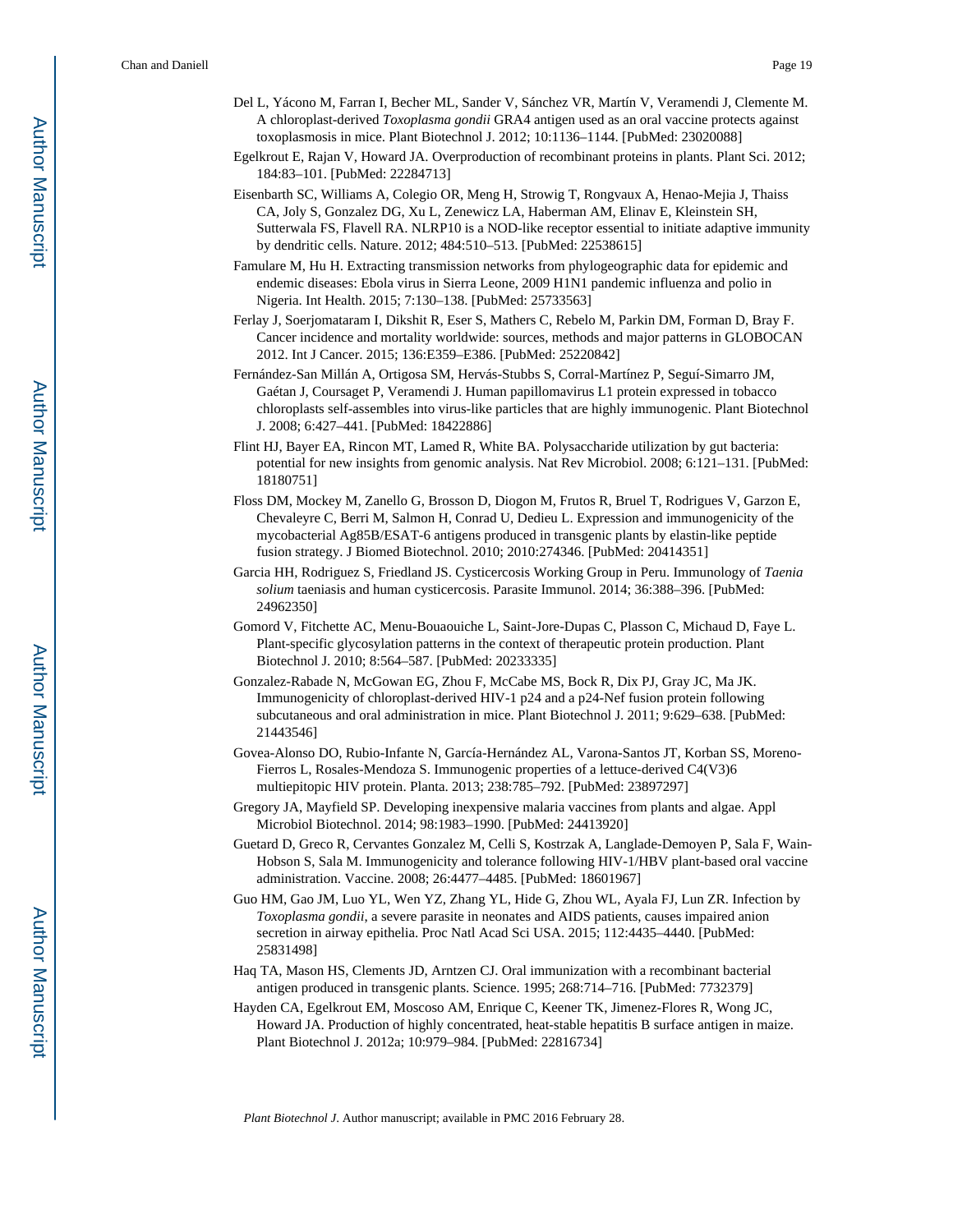- Hayden CA, Streatfield SJ, Lamphear BJ, Fake GM, Keener TK, Walker JH, Clements JD, Turner DD, Tizard IR, Howard JA. Bioencapsulation of the hepatitis B surface antigen and its use as an effective oral immunogen. Vaccine. 2012b; 30:2937–2942. [PubMed: 22406456]
- Hayden CA, Smith EM, Turner DD, Keener TK, Wong JC, Walker JH, Tizard IR, Jimenez-Flores R, Howard JA. Supercritical fluid extraction provides an enhancement to the immune response for orally-delivered hepatitis B surface antigen. Vaccine. 2014; 32:1240–1246. [PubMed: 24486361]
- Hayden CA, Fischer ME, Andrews BL, Chilton HC, Turner DD, Walker JH, Tizard IR, Howard JA. Oral delivery of wafers made from HBsAg-expressing maize germ induces long-term immunological systemic and mucosal responses. Vaccine. 2015; 33:2881–2886. [PubMed: 25944300]
- Hede MS, Salimova E, Piszczek A, Perlas E, Winn N, Nastasi T, Rosenthal N. E-peptides control bioavailability of IGF-1. PLoS ONE. 2012; 7:e51152. [PubMed: 23251442]
- Hefferon K. Plant-derived pharmaceuticals for the developing world. Biotechnol J. 2013; 8:1193– 1202. [PubMed: 23857915]
- Hermann JR, Fry AM, Siev D, Slate D, Lewis C, Gatewood DM. Stability of vaccinia-vectored recombinant oral rabies vaccine under field conditions: a 3-year study. Can J Vet Res. 2011; 75:278–284. [PubMed: 22468025]
- Hernández M, Rosas G, Cervantes J, Fragoso G, Rosales-Mendoza S, Sciutto E. Transgenic plants: a 5-year update on oral antipathogen vaccine development. Expert Rev Vaccines. 2014; 13:1523– 1536. [PubMed: 25158836]
- Hill DR, Ford L, Lalloo DG. Oral cholera vaccines: use in clinical practice. Lancet Infect Dis. 2006; 6:361–373. [PubMed: 16728322]
- Holásková E, Galuszka P, Frébort I, Öz MT. Antimicrobial peptide production and plant-based expression systems for medical and agricultural biotechnology. Biotechnol Adv. 201510.1016/ j.biotechadv.2015.03.007
- Jones RM, Chichester JA, Mett V, Jaje J, Tottey S, Manceva S, Casta LJ, Gibbs SK, Musiychuk K, Shamloul M, Norikane J, Mett V, Streatfield SJ, van de Vegte-Bolmer M, Roeffen W, Sauerwein RW, Yusibov V. A plant-produced Pfs25 VLP malaria vaccine candidate induces persistent transmission blocking antibodies against Plasmodium falciparum in immunized mice. PLoS ONE. 2013; 8:e79538. [PubMed: 24260245]
- Kanagaraj AP, Verma D, Daniell H. Expression of dengue-3 premembrane and envelope polyprotein in lettuce chloroplasts. Plant Mol Biol. 2011; 76:323–333. [PubMed: 21431782]
- Kapusta J, Modelska A, Figlerowicz M, Pniewski T, Letellier M, Lisowa O, Yusibov V, Koprowski H, Plucienniczak A, Legocki AB. A plant-derived edible vaccine against hepatitis B virus. FASEB J. 1999; 13:1796–1799. [PubMed: 10506582]
- Karaman S, Cunnick J, Wang K. Expression of the cholera toxin B subunit (CT-B) in maize seeds and a combined mucosal treatment against cholera and traveler's diarrhea. Plant Cell Rep. 2012; 31:527–537. [PubMed: 21938449]
- Khan I, Twyman RM, Arcalis E, Stoger E. Using storage organelles for the accumulation and encapsulation of recombinant proteins. Biotechnol J. 2012; 7:1099–1108. [PubMed: 22396218]
- Kim TG, Kim BG, Kim MY, Choi JK, Jung ES, Yang MS. Expression and immunogenicity of enterotoxigenic *Escherichia coli* heat-labile toxin B subunit in transgenic rice callus. Mol Biotechnol. 2010; 44:14–21. [PubMed: 19657748]
- Kohli N, Westerveld DR, Ayache AC, Verma A, Shil P, Prasad T, Zhu P, Chan SL, Li Q, Daniell H. Oral delivery of bioencapsulated proteins across blood-brain and blood-retinal barriers. Mol Ther. 2014; 22:535–546. [PubMed: 24281246]
- Kumar S, Hahn FM, Baidoo E, Kahlon TS, Wood DF, McMahan CM, Cornish K, Keasling JD, Daniell H, Whalen MC. Remodeling the isoprenoid pathway in tobacco by expressing the cytoplasmic mevalonate pathway in chloroplasts. Metab Eng. 2012; 14:19–28. [PubMed: 22123257]
- Kwon KC, Nityanandam R, New JS, Daniell H. Oral delivery of bioencapsulated exendin-4 expressed in chloroplasts lowers blood glucose level in mice and stimulates insulin secretion in beta-TC6 cells. Plant Biotechnol J. 2013a; 11:77–86. [PubMed: 23078126]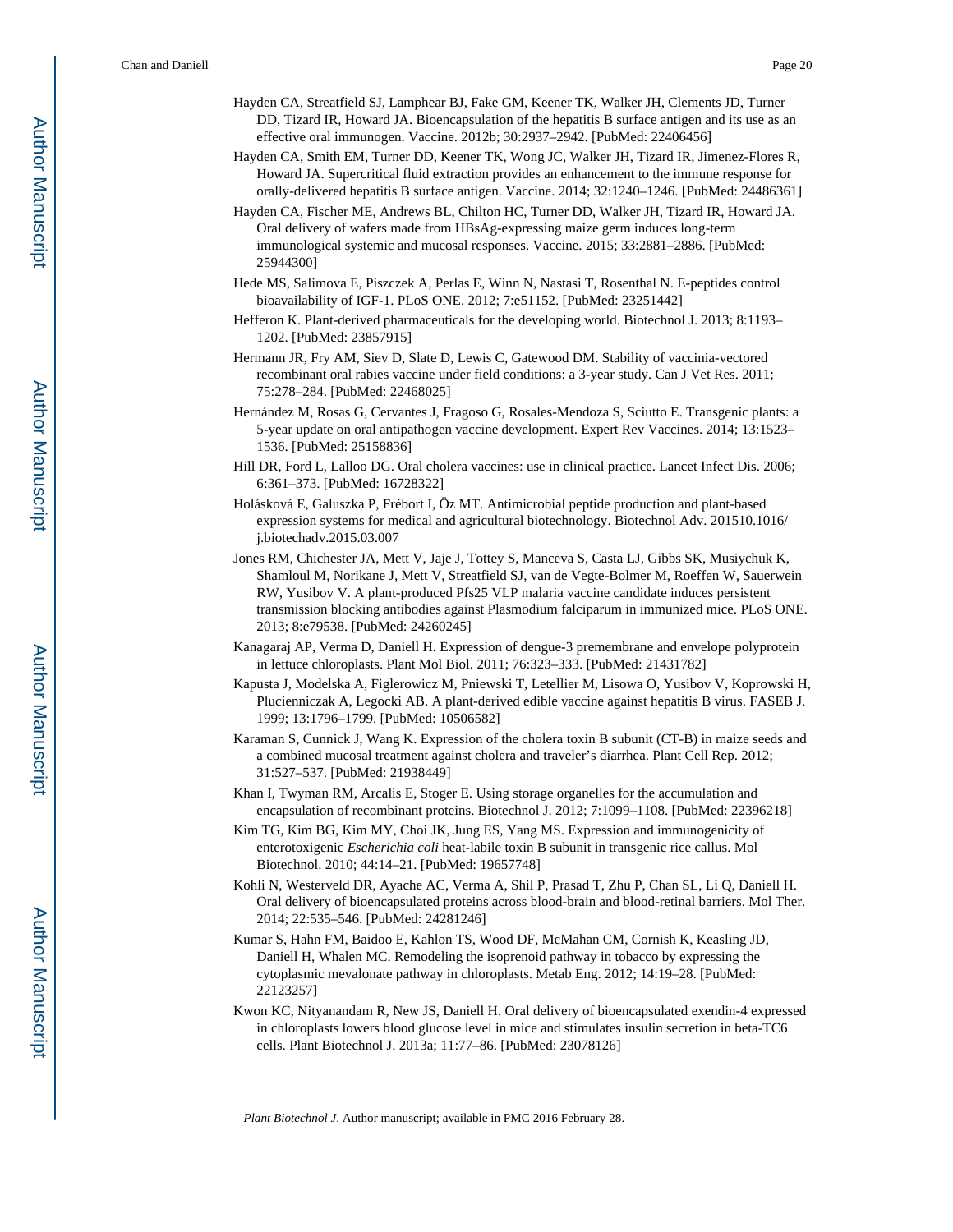- Kwon KC, Verma D, Singh ND, Herzog R, Daniell H. Oral delivery of human biopharmaceuticals, autoantigens and vaccine antigens bioencapsulated in plant cells. Adv Drug Deliv Rev. 2013b; 65:782–799. [PubMed: 23099275]
- Lakshmi PS, Verma D, Yang X, Lloyd B, Daniell H. Low cost tuberculosis vaccine antigens in capsules: expression in chloroplasts, bio-encapsulation, stability and functional evaluation *in vitro*. PLoS ONE. 2013; 8:e54708. [PubMed: 23355891]
- Lamichhane A, Azegamia T, Kiyonoa H. The mucosal immune system for vaccine development. Vaccine. 2014; 32:6711–6723. [PubMed: 25454857]
- Landry N, Ward BJ, Trepanier S, Montomoli E, Dargis M, Lapini G, Vezina LP. Preclinical and clinical development of plant-made virus-like particle vaccine against avian H5N1 Influenza. PLoS ONE. 2010; 5:e15559. [PubMed: 21203523]
- Le Mauff F, Mercier G, Chan P, Burel C, Vaudry D, Bardor M, Vézina L, Couture M, Lerouge P, Landry N. Biochemical composition of haemagglutinin-based influenza virus-like particle vaccine produced by transient expression in tobacco plants. Plant Biotechnol J. 2014; 13:717–725. [PubMed: 25523794]
- Lee C, Kim HH, Choi KM, Chung KW, Choi YK, Jang MJ, Kim TS, Chung NJ, Rhie HG, Lee HS, Sohn Y, Kim H, Lee SJ, Lee HW. Murine immune responses to a *Plasmodium vivax*-derived chimeric recombinant protein expressed in *Brassica napus*. Malar J. 2011; 10:106. [PubMed: 21529346]
- Lee G, Na YJ, Yang BG, Choi JP, Seo YB, Hong CP, Yun CH, Kim DH, Sohn EJ, Kim JH, Sung YC, Kim YK, Jang MH, Hwang I. Oral immunization of haemaggulutinin H5 expressed in plant endoplasmic reticulum with adjuvant saponin protects mice against highly pathogenic avian influenza A virus infection. Plant Biotechnol J. 2015; 13:62–72. [PubMed: 25065685]
- Lico C, Santi L, Twyman RM, Pezzotti M, Avesani L. The use of plants for the production of therapeutic human peptides. Plant Cell Rep. 2012; 31:439–451. [PubMed: 22218674]
- Limaye A, Koya V, Samsam M, Daniell H. Receptor-mediated oral delivery of a bioencapsulated green fluorescent protein expressed in transgenic chloroplasts into the mouse circulatory system. FASEB J. 2006; 20:959–961. [PubMed: 16603603]
- Lindh I, Bráve A, Hallengärd D, Hadad R, Kalbina I, Strid A, Andersson S. Oral delivery of plantderived HIV-1 p24 antigen in low doses shows a superior priming effect in mice compared to high doses. Vaccine. 2014; 32:2288–2293. [PubMed: 24631072]
- Liu H, Li X, Lei T, Li W, Si L, Zheng J. Transgenic tobacco expressed HPV16-L1 and LT-B combined immunization induces strong mucosal and systemic immune responses in mice. Hum Vaccin Immunother. 2013; 9:83–89. [PubMed: 23108357]
- Lozano R, Naghavi M, Foreman K, Lim S, Shibuya K, Aboyans V, Abraham J, Adair T, Aggarwal R, Ahn SY, AlMazroa MA, Alvarado M, Anderson HR, Anderson LM, Andrews KG, Atkinson C, Baddour LM, Barker-Collo S, Bartels DH, Bell ML, Benjamin EJ, Bennett D, Bhalla K, Bikbov B, Bin Abdulhak A, Birbeck G, Blyth F, Bolliger I, Boufous S, Bucello C, Burch M, Burney P, Carapetis J, Chen H, Chou D, Chugh SS, Coffeng LE, Colan SD, Colquhoun S, Colson KE, Condon J, Connor MD, Cooper LT, Corriere M, Cortinovis M, de Vaccaro KC, Couser W, Cowie BC, Criqui MH, Cross M, Dabhadkar KC, Dahodwala N, De Leo D, Degenhardt L, Delossantos A, Denenberg J, Des Jarlais DC, Dharmaratne SD, Dorsey ER, Driscoll T, Duber H, Ebel B, Erwin PJ, Espindola P, Ezzati M, Feigin V, Flaxman AD, Forouzanfar MH, Fowkes FG, Franklin R, Fransen M, Freeman MK, Gabriel SE, Gakidou E, Gaspari F, Gillum RF, Gonzalez-Medina D, Halasa YA, Haring D, Harrison JE, Havmoeller R, Hay RJ, Hoen B, Hotez PJ, Hoy D, Jacobsen KH, James SL, Jasrasaria R, Jayaraman S, Johns N, Karthikeyan G, Kassebaum N, Keren A, Khoo JP, Knowlton LM, Kobusingye O, Koranteng A, Krishnamurthi R, Lipnick M, Lipshultz SE, Ohno SL, Mabweijano J, MacIntyre MF, Mallinger L, March L, Marks GB, Marks R, Matsumori A, Matzopoulos R, Mayosi BM, McAnulty JH, McDermott MM, McGrath J, Memish ZA, Mensah GA, Merriman TR, Michaud C, Miller M, Miller TR, Mock C, Mocumbi AO, Mokdad AA, Moran A, Mulholland K, Nair MN, Naldi L, Narayan KM, Nasseri K, Norman P, O'Donnell M, Omer SB, Ortblad K, Osborne R, Ozgediz D, Pahari B, Pandian JD, Rivero AP, Padilla RP, Perez-Ruiz F, Perico N, Phillips D, Pierce K, Pope CA III, Porrini E, Pourmalek F, Raju M, Ranganathan D, Rehm JT, Rein DB, Remuzzi G, Rivara FP, Roberts T, De León FR, Rosenfeld LC, Rushton L, Sacco RL, Salomon JA, Sampson U, Sanman E, Schwebel DC, Segui-Gomez M, Shepard DS,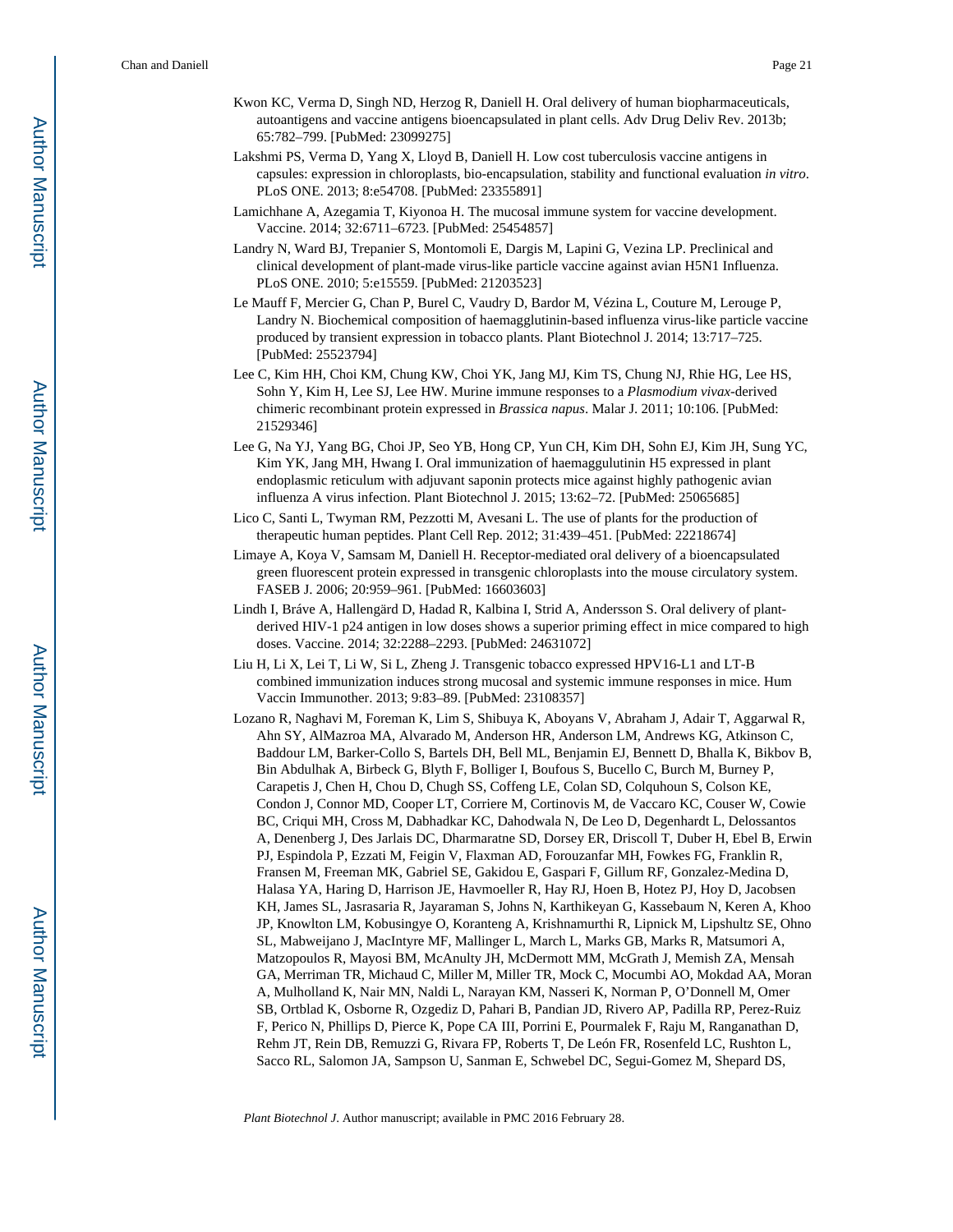Singh D, Singleton J, Sliwa K, Smith E, Steer A, Taylor JA, Thomas B, Tleyjeh IM, Towbin JA, Truelsen T, Undurraga EA, Venketasubramanian N, Vijayakumar L, Vos T, Wagner GR, Wang M, Wang W, Watt K, Weinstock MA, Weintraub R, Wilkinson JD, Woolf AD, Wulf S, Yeh PH, Yip P, Zabetian A, Zheng ZJ, Lopez AD, Murray CJ. Global and regional mortality from 235 causes of death for 20 age groups in 1990 and 2010: a systematic analysis for the Global Burden of Disease Study 2010. Lancet. 2012; 380:2095–2128. [PubMed: 23245604]

- Loza-Rubio E, Rojas-Anaya E, López J, Olivera-Flores MT, Gómez-Lim M, Tapia-Pérez G. Induction of a protective immune response to rabies virus in sheep after oral immunization with transgenic maize, expressing the rabies virus glycoprotein. Vaccine. 2012; 30:5551–5556. [PubMed: 22749836]
- Maldaner FR, Aragão FJ, dos Santos FB, Franco OL, da Rocha Queiroz Lima M, de Oliveira Resende R, Vasques RM, Nagata T. Dengue virus tetra-epitope peptide expressed in lettuce chloroplasts for potential use in dengue diagnosis. Appl Microbiol Biotechnol. 2013; 97:5721–5729. [PubMed: 23615743]
- Martens EC, Lowe EC, Chiang H, Pudlo NA, Wu M, McNulty NP, Abbott DW, Henrissat B, Gilbert HJ, Bolam DN, Gordon JI. Recognition and degradation of plant cell wall polysaccharides by two human gut symbionts. PLoS Biol. 2011; 9:e1001221. [PubMed: 22205877]
- Monreal-Escalante E, Bañuelos-Hernández B, Hernández M, Fragoso G, Garate T, Sciutto E, Rosales-Mendoza S. Expression of multiple *Taenia Solium* immunogens in plant cells through a ribosomal skip mechanism. Mol Biotechnol. 2015; 57:635–643. [PubMed: 25761936]
- Monroy-García A, Gómez-Lim MA, Weiss-Steider B, Hernández-Montes J, Huerta-Yepez S, Rangel-Santiago JF, Santiago-Osorio E, de Mora García ML. Immunization with an HPV-16 L1-based chimeric virus-like particle containing HPV-16 E6 and E7 epitopes elicits long-lasting prophylactic and therapeutic efficacy in an HPV-16 tumor mice model. Arch Virol. 2014; 159:291–305. [PubMed: 23990055]
- Nahampun HN, Bosworth B, Cunnick J, Mogler M, Wang K. Expression of H3N2 nucleoprotein in maize seeds and immunogenicity in mice. Plant Cell Rep. 2015; 34:969–980. [PubMed: 25677970]
- Obembe OO, Popoola JO, Leelavathi S, Reddy SV. Advances in plant molecular farming. Biotechnol Adv. 2011; 29:210–222. [PubMed: 21115109]
- Oliveira RP, Santiago AF, Ficker SM, Gomes-Santos AC, Faria AM. Antigen administration by continuous feeding enhances oral tolerance and leads to long-lasting effects. J Immunol Methods. 2015; 421:36–43. [PubMed: 25707356]
- Parlog A, Schlüter D, Dunay IR. *Toxoplasma gondii*-induced neuronal alterations. Parasite Immunol. 2015; 37:159–170. [PubMed: 25376390]
- Pasetti MF, Simon JK, Sztein MB, Levine MM. Immunology of gut mucosal vaccines. Immunol Rev. 2011; 239:125–148. [PubMed: 21198669]
- Peters J, Stoger E. Transgenic crops for the production of recombinant vaccines and anti-microbial antibodies. Hum Vaccin. 2011; 7:367–374. [PubMed: 21346415]
- Phan HT, Pohl J, Floss DM, Rabenstein F, Veits J, Le BT, Chu HH, Hause G, Mettenleiter T, Conrad U. ELPylated haemagglutinins produced in tobacco plants induce potentially neutralizing antibodies against H5N1 viruses in mice. Plant Biotechnol J. 2013; 11:582–593. [PubMed: 23398695]
- Philippou A, Barton ER. Optimizing IGF-I for skeletal muscle therapeutics. Growth Horm IGF Res. 2014; 24:157–163. [PubMed: 25002025]
- Pniewski T, Kapusta J, Bociąg P, Wojciechowicz J, Kostrzak A, Gdula M, Fedorowicz-Strośka O, Wójcik P, Otta H, Samardakiewicz S, Wolko B, Płucienniczak A. Low-dose oral immunization with lyophilized tissue of herbicide-resistant lettuce expressing hepatitis B surface antigen for prototype plant-derived vaccine tablet formulation. J Appl Genet. 2011; 52:125–136. [PubMed: 21107787]
- Rosales-Mendoza S, Soria-Guerra RE, Moreno-Fierros L, Govea-Alonso DO, Herrera-Díaz A, Korban SS, Alpuche-Solís AG. Immunogenicity of nuclear-encoded LTB:ST fusion protein from *Escherichia coli* expressed in tobacco plants. Plant Cell Rep. 2011; 30:1145–1152. [PubMed: 21318355]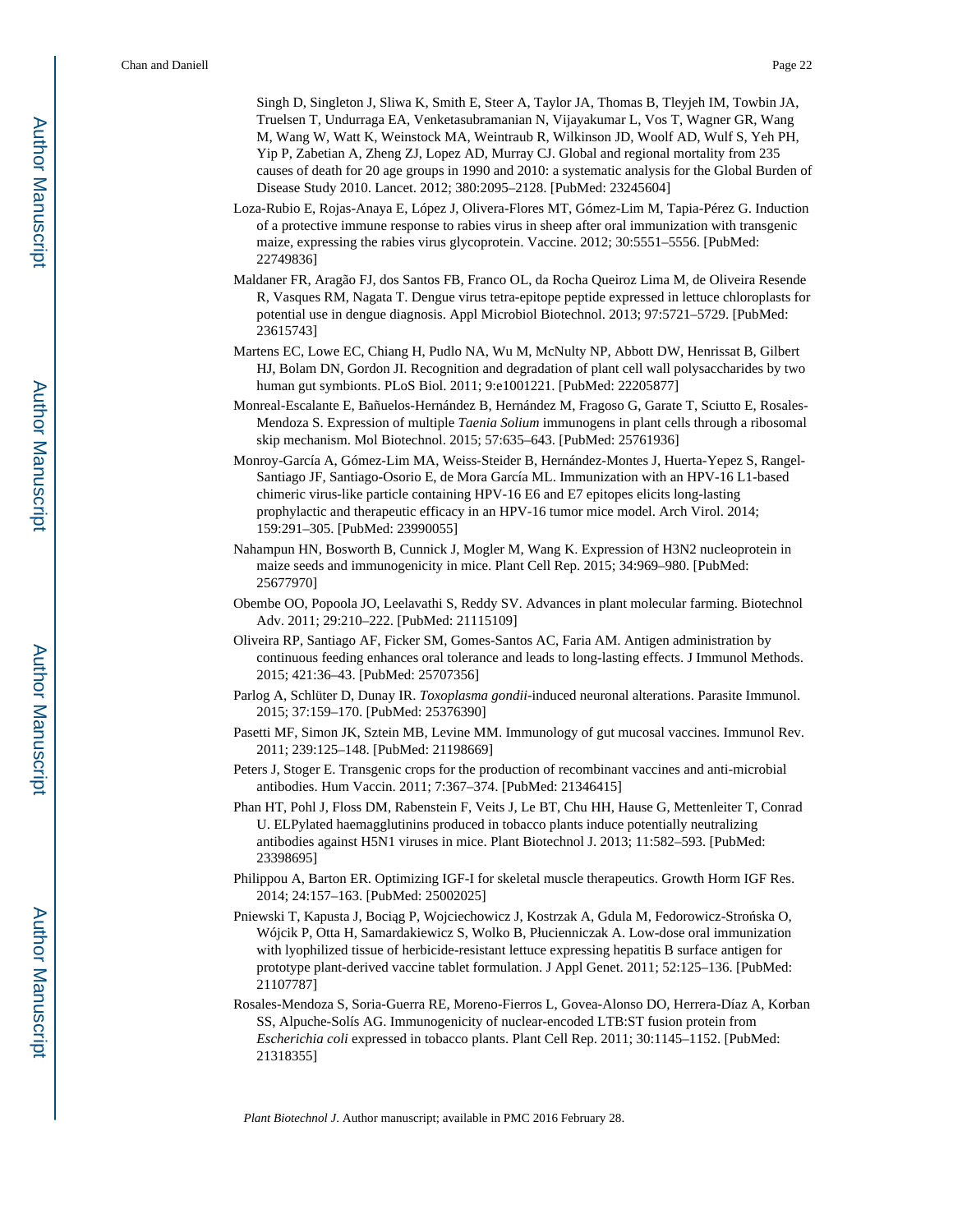- Rosales-Mendoza S, Rubio-Infante N, Govea-Alonso DO, Moreno-Fierros L. Current status and perspectives of plant-based candidate vaccines against the human immunodeficiency virus (HIV). Plant Cell Rep. 2012; 31:495–511. [PubMed: 22159962]
- Rubio-Infante N, Govea-Alonso DO, Alpuche-Solís ÁG, García-Hernández AL, Soria-Guerra RE, Paz-Maldonado LM, Ilhuicatzi-Alvarado D, Varona-Santos JT, Verdín-Terán L, Korban SS, Moreno-Fierros L, Rosales-Mendoza S. A chloroplast-derived C4V3 polypeptide from the human immunodeficiency virus (HIV) is orally immunogenic in mice. Plant Mol Biol. 2012; 78:337–349. [PubMed: 22228408]
- Rubio-Infante N, Govea-Alonso DO, Romero-Maldonado A, García-Hernández AL, Ilhuicatzi-Alvarado D, Salazar-González JA, Korban SS, Rosales-Mendoza S, Moreno-Fierros L. A plantderived Multi-HIV antigen induces broad immune responses in orally immunized mice. Mol Biotechnol. 2015; 57:662–674. [PubMed: 25779638]
- Ruhlman T, Ahangari R, Devine A, Samsam M, Daniell H. Expression of cholera toxin B-proinsulin fusion protein in lettuce and tobacco chloroplasts–oral administration protects against development of insulitis in non-obese diabetic mice. Plant Biotechnol J. 2007; 5:495–510. [PubMed: 17490448]
- Ruhlman T, Verma D, Samson N, Daniell H. The role of heterologous chloroplast sequence elements in transgene integration and expression. Plant Physiol. 2010; 152:2088–2104. [PubMed: 20130101]
- Sack M, Hofbauer A, Fischer R, Stoger E. The increasing value of plant-made proteins. Curr Opin Biotechnol. 2015; 32:163–170. [PubMed: 25578557]
- Sanz-Barrio R, Millán AF, Corral-Martínez P, Seguí-Simarro JM, Farran I. Tobacco plastidial thioredoxins as modulators of recombinant protein production in transgenic chloroplasts. Plant Biotechnol J. 2011; 9:639–650. [PubMed: 21426478]
- Scotti N, Buonaguro L, Tornesello ML, Cardi T, Buonaguro FM. Plant-based anti-HIV-1 strategies: vaccine molecules and antiviral approaches. Expert Rev Vaccines. 2010; 9:925–936. [PubMed: 20673014]
- Scotti N, Rigano MM, Cardi T. Production of foreign proteins using plastid transformation. Biotechnol Adv. 2012; 30:387–397. [PubMed: 21843626]
- Shakhar G, Lindquist RL, Skokos D, Dudziak D, Huang JH, Nussenzweig MC, Dustin ML. Stable T cell-dendritic cell interactions precede the development of both tolerance and immunity *in vivo*. Nat Immunol. 2005; 6:707–714. [PubMed: 15924144]
- Shenoy V, Kwon KC, Rathinasabapathy A, Lin S, Jin G, Song C, Shil P, Nair A, Qi Y, Li Q, Francis J, Katovich MJ, Daniell H, Raizada MK. Oral delivery of Angiotensin-converting enzyme 2 and Angiotensin-(1-7) bioencapsulated in plant cells attenuates pulmonary hypertension. Hypertension. 2014; 64:1248–1259. [PubMed: 25225206]
- Sherman A, Su J, Lin S, Wang X, Herzog RW, Daniell H. Suppression of inhibitor formation against FVIII in a murine model of hemophilia A by oral delivery of antigens bioencapsulated in plant cells. Blood. 2014; 124:1659–1668. [PubMed: 24825864]
- Shil PK, Kwon KC, Zhu P, Verma A, Daniell H, Li Q. Oral delivery of ACE2/Ang-(1-7) bioencapsulated in plant cells protects against experimental uveitis and autoimmune uveoretinitis. Mol Ther. 2014; 22:2069–2082. [PubMed: 25228068]
- Shoji Y, Chichester JA, Jones M, Manceva SD, Damon E, Mett V, Musiychuk K, Bi H, Farrance C, Shamloul M, Kushnir N, Sharma S, Yusibov V. Plant-based rapid production of recombinant subunit hemagglutinin vaccines targeting H1N1 and H5N1 influenza. Hum Vaccin. 2011; 7(Suppl):41–50. [PubMed: 21266846]
- Singh A, Srivastava S, Chouksey A, Panwar BS, Verma PC, Roy S, Singh PK, Saxena G, Tuli R. Expression of rabies glycoprotein and ricin toxin B chain (RGP-RTB) fusion protein in tomato hairy roots: a step towards oral vaccination for rabies. Mol Biotechnol. 2015; 57:359–370. [PubMed: 25519901]
- Tacket CO, Mason HS, Losonsky G, Clements JD, Levine MM, Arntzen CJ. Immunogenicity in humans of a recombinant bacterial antigen delivered in a transgenic potato. Nat Med. 1998; 4:607–609. [PubMed: 9585236]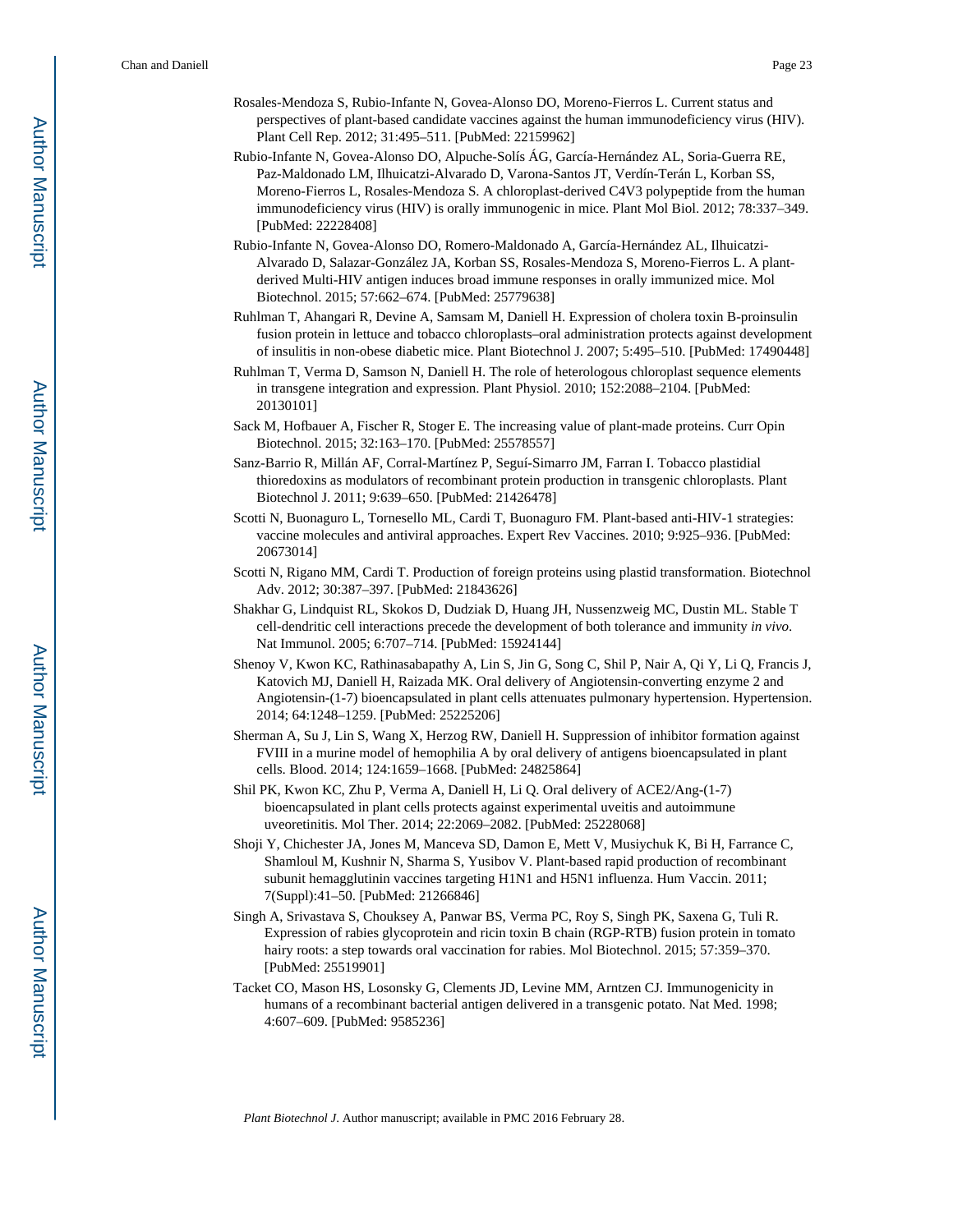- Tacket CO, Mason HS, Losonsky G, Estes MK, Levine MM, Arntzen CJ. Human immune responses to a novel Norwalk virus vaccine delivered in transgenic potatoes. J Infect Dis. 2000; 182:302– 305. [PubMed: 10882612]
- Tacket CO, Pasetti MF, Edelman R, Howard JA, Streatfield S. Immunogenicity of recombinant LT-B delivered orally to humans in transgenic corn. Vaccine. 2004; 22:4385–4389. [PubMed: 15474732]
- Thanavala Y, Lugade AA. Oral transgenic plant-based vaccine for hepatitis B. Immunol Res. 2010; 46:4–11. [PubMed: 19756407]
- Thanavala Y, Mahoney M, Pal S, Scott A, Richter L, Natarajan N, Goodwin P, Arntzen CJ, Mason HS. Immunogenicity in humans of an edible vaccine for hepatitis B. Proc Natl Acad Sci USA. 2005; 102:3378–3382. [PubMed: 15728371]
- Tokuhara D, Yuki Y, Nochi T, Kodama T, Mejima M, Kurokawa S, Takahashi Y, Nanno M, Nakanishi U, Takaiwa F, Honda T, Kiyono H. Secretory IgA-mediated protection against *V. cholerae* and heat-labile enterotoxin-producing enterotoxigenic *Escherichia coli* by rice-based vaccine. Proc Natl Acad Sci USA. 2010; 107:8794–8799. [PubMed: 20421480]
- Tremblay R, Wang D, Jevnikar AM, Ma S. Tobacco, a highly efficient green bioreactor for production of therapeutic proteins. Biotechnol Adv. 2010; 28:214–221. [PubMed: 19961918]
- Uvarova EA, Belavin PA, Permyakova NV, Zagorskaya AA, Nosareva OV, Kakimzhanova AA, Deineko EV. Oral Immunogenicity of plant-made *Mycobacterium tuberculosis* ESAT6 and CFP10. Biomed Res Int. 2013; 2013:316304. [PubMed: 24455687]
- Verma D, Moghimi B, LoDuca PA, Singh HD, Hoffman BE, Herzog RW, Daniell H. Oral delivery of bioencapsulated coagulation factor IX prevents inhibitor formation and fatal anaphylaxis in hemophilia B mice. Proc Natl Acad Sci USA. 2010; 107:7101–7106. [PubMed: 20351275]
- de Vries RP, Smit CH, de Bruin E, Rigter A, de Vries E, Cornelissen LA, Eggink D, Chung NP, Moore JP, Sanders RW, Hokke CH, Koopmans M, Rottier PJ, de Haan CA. Glycan-dependent immunogenicity of recombinant soluble trimeric hemagglutinin. J Virol. 2012; 86:11735–11744. [PubMed: 22915811]
- Waheed MT, Thönes N, Müller M, Hassan SW, Gottschamel J, Lössl E, Kaul HP, Lössl AG. Plastid expression of a double-pentameric vaccine candidate containing human papillomavirus-16 L1 antigen fused with LTB as adjuvant: transplastomic plants show pleiotropic phenotypes. Plant Biotechnol J. 2011a; 9:651–660. [PubMed: 21447051]
- Waheed MT, Thönes N, Müller M, Hassan SW, Razavi NM, Lössl E, Kaul HP, Lössl AG. Transplastomic expression of a modified human papillomavirus L1 protein leading to the assembly of capsomeres in tobacco: a step towards cost-effective second-generation vaccines. Transgenic Res. 2011b; 20:271–282. [PubMed: 20563641]
- Waheed MT, Gottschamel J, Hassan SW, Lössl AG. Plant-derived vaccines: an approach for affordable vaccines against cervical cancer. Hum Vaccin Immunother. 2012; 8:403–406. [PubMed: 22327500]
- Wahid R, Pasetti MF, Maciel M Jr, Simon JK, Tacket CO, Levine MM, Sztein MB. Oral priming with Salmonella Typhi vaccine strain CVD 909 followed by parenteral boost with the S. Typhi Vi capsular polysaccharide vaccine induces CD27+IgD-S. Typhi-specific IgA and IgG B memory cells in humans. Clin Immunol. 2011; 138:187–200. [PubMed: 21146460]
- Walsh G. Biopharmaceutical benchmarks 2014. Nat Biotechnol. 2014; 32:992–1000. [PubMed: 25299917]
- Wang X, Sherman A, Liao G, Leong KW, Daniell H, Terhorst C, Herzog RW. Mechanism of oral tolerance induction to therapeutic proteins. Adv Drug Deliv Rev. 2013; 65:759–773. [PubMed: 23123293]
- Wang HB, Fang G, Yu WZ, Du F, Fan CX, Liu QL, Hao LX, Liu Y, Zheng JS, Qin ZY, Xia W, Zhang SY, Yin ZD, Jing Q, Zhang YX, Huang RN, Yang RP, Tong WB, Qi Q, Guan XJ, Jing YL, Ma QL, Wang J, Ma XZ, Chen N, Zheng HR, Li YQ, Ma C, Su QR, Reilly KH, Luo HM, Wu XP, Wen N, Yang WZ. An outbreak of type II vaccine-derived poliovirus in sichuan province, China: emergence and circulation in an under-immunized population. PLoS ONE. 2014; 9:e113880. [PubMed: 25503964]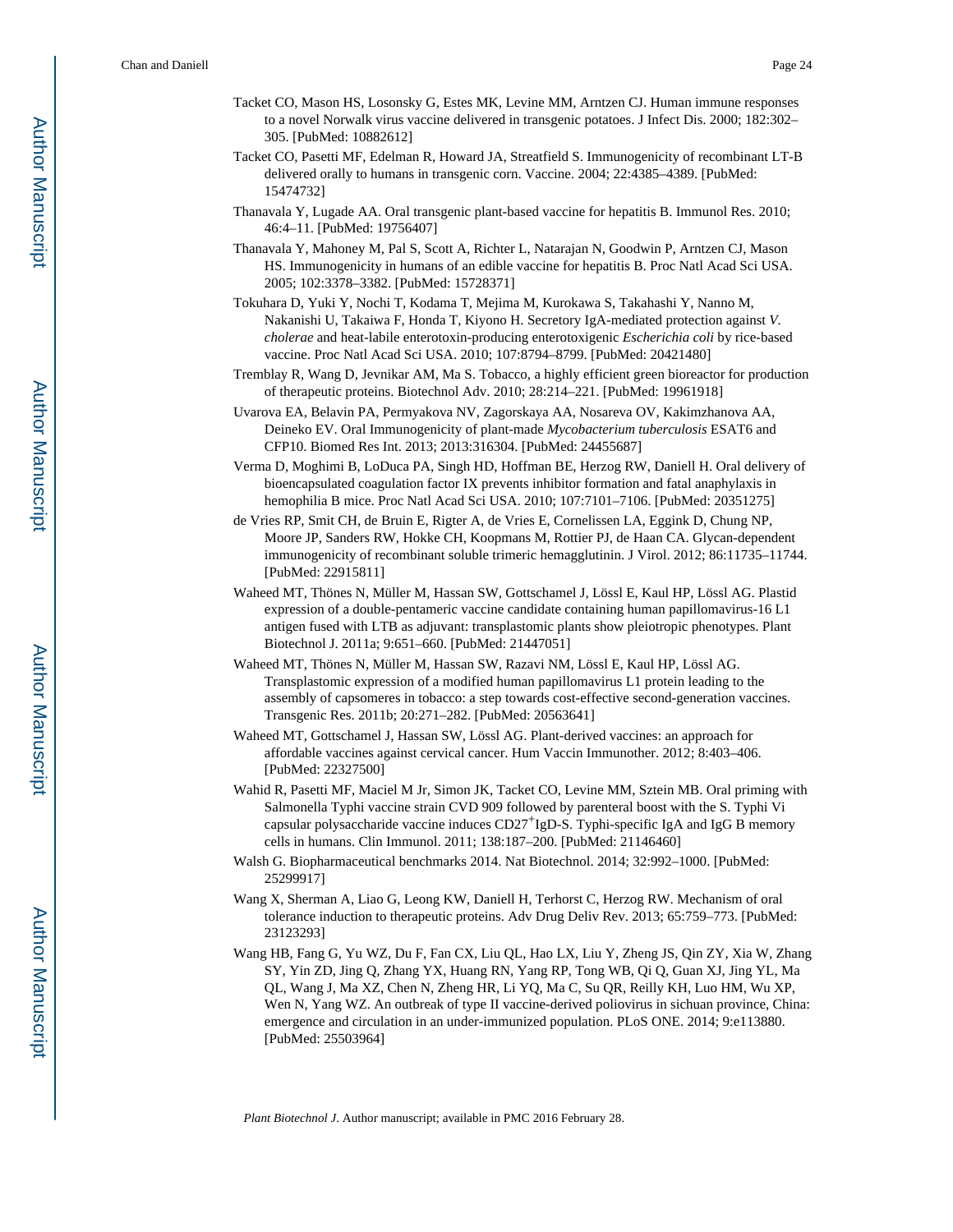- Wang X, Su J, Sherman A, Rogers GL, Liao G, Hoffman BE, Leong KW, Terhorst C, Daniell H, Herzog RW. Plant-based oral tolerance to hemophilia therapy employs a complex immune regulatory response including LAP+CD4+ T cells. Blood. 2015; 125:2418–2427. [PubMed: 25700434]
- WHO. Global tuberculosis report 2014. World Health Organization; 2014a. Available: [http://](http://www.who.int/tb/publications/global_report/en/) [www.who.int/tb/publications/global\\_report/en/](http://www.who.int/tb/publications/global_report/en/)
- WHO. World Malaria Report 2014. World Health Organization; 2014b. Available: [http://](http://www.who.int/malaria/publications/world_malaria_report_2014/report/en/) [www.who.int/malaria/publications/world\\_malaria\\_report\\_2014/report/en/](http://www.who.int/malaria/publications/world_malaria_report_2014/report/en/)
- Youm JW, Won YS, Jeon JH, Moon KB, Kim HC, Shin KS, Joung H, Kim HS. Antibody responses in mice stimulated by various doses of the potato-derived major surface antigen of hepatitis B virus. Clin Vaccine Immunol. 2010; 17:2029–2032. [PubMed: 20943879]
- Yuki Y, Kiyono H. Mucosal vaccines: novel advances in technology and delivery. Expert Rev Vaccines. 2009; 8:1083–1097. [PubMed: 19627189]
- Yusibov V, Streatfield SJ, Kushnir N. Clinical development of plant-produced recombinant pharmaceuticals-Vaccines, antibodies and beyond. Hum Vaccin. 2011; 7:313–321. [PubMed: 21346417]
- Zinselmeyer BH, Dempster J, Gurney AM, Wokosin D, Miller M, Ho H, Millington OR, Smith KM, Rush CM, Parker I, Cahalan M, Brewer JM, Garside P. *In situ* characterization of CD4 + T-cell behaviour in mucosal and systemic lymphoid tissues during the induction of oral priming and tolerance. J Exp Med. 2005; 201:1815–1823. [PubMed: 15928201]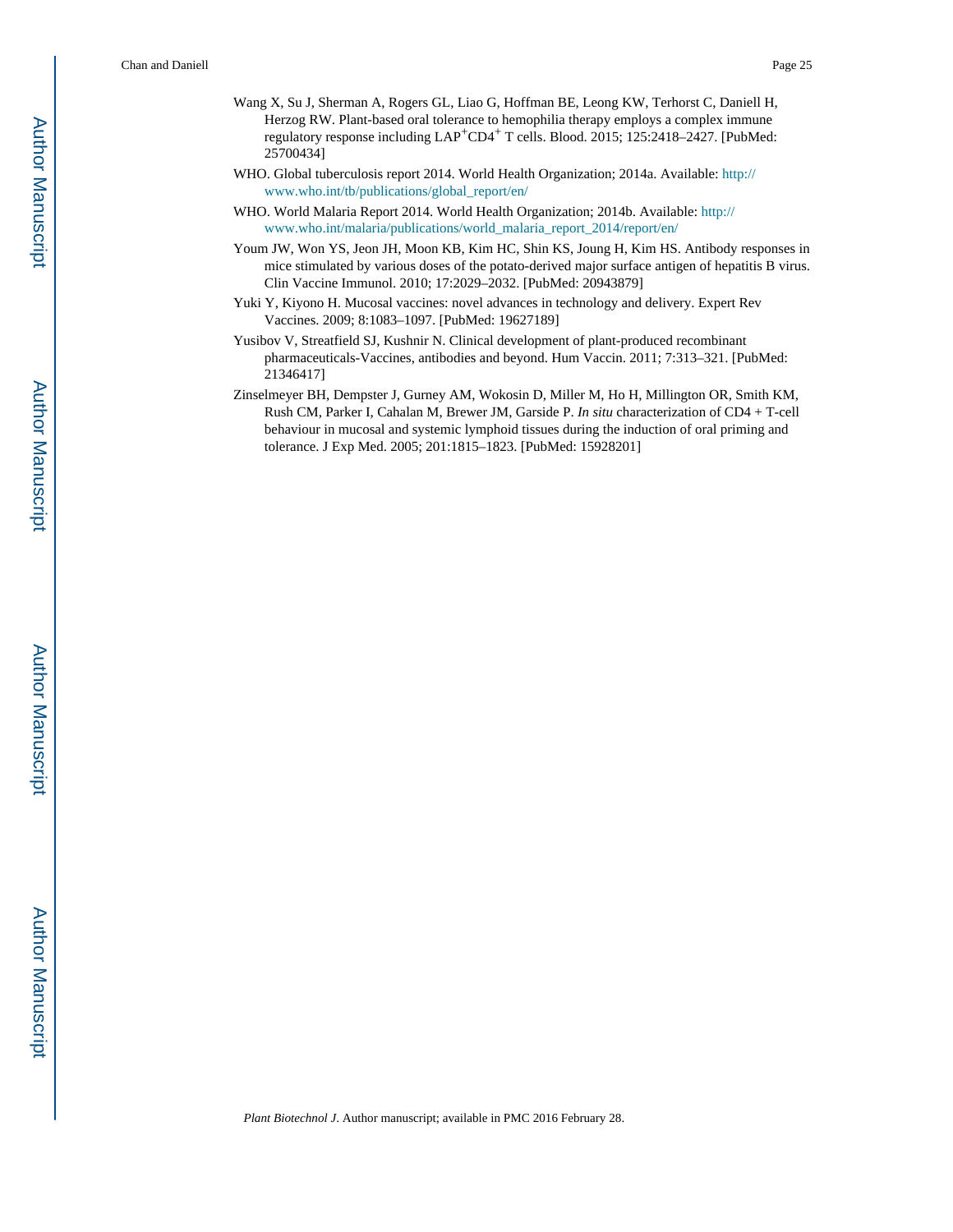

#### **Figure 1.**

An outline for the process of oral delivery of plant-derived vaccine antigens: (a) Foreign genes are introduced and expressed in lettuce chloroplasts via particle bombardment. After confirmation of stable integration of foreign genes into all of the chloroplast genomes in each plant cell (achieving homoplasmy) and characterization of dosage and functionality, transplastomic lines are transferred to the greenhouse to increase biomass. Harvested leaves are lyophilized in programmed machines to maintain sublimation temperature below 20 °C, powdered and stored in moisture-free environment. (b) Proposed mechanism of plantderived oral vaccines. Orally administered CTB-fused antigens are taken up by M cells located in the FAE through the binding to GM1-ganglioside receptor. Antigens are then captured by antigen-presenting cells, such as DCs, inducing antigen-specific T and B cells. Th1-associated cytokines, such as IFN-γ, and Th2 cytokines, such as IL-4, IL-10, play important roles in cell-mediated immunity and humoral immunity. Mucosal DCs induce FoxP3+ Tregs via the production of TGF- $\beta$  but that concomitant retinoic acid signalling boosted this process. TGF-β mediates immune tolerance via induction and maintenance of FoxP3+ Treg, which suppress Th1 and Th2 responses.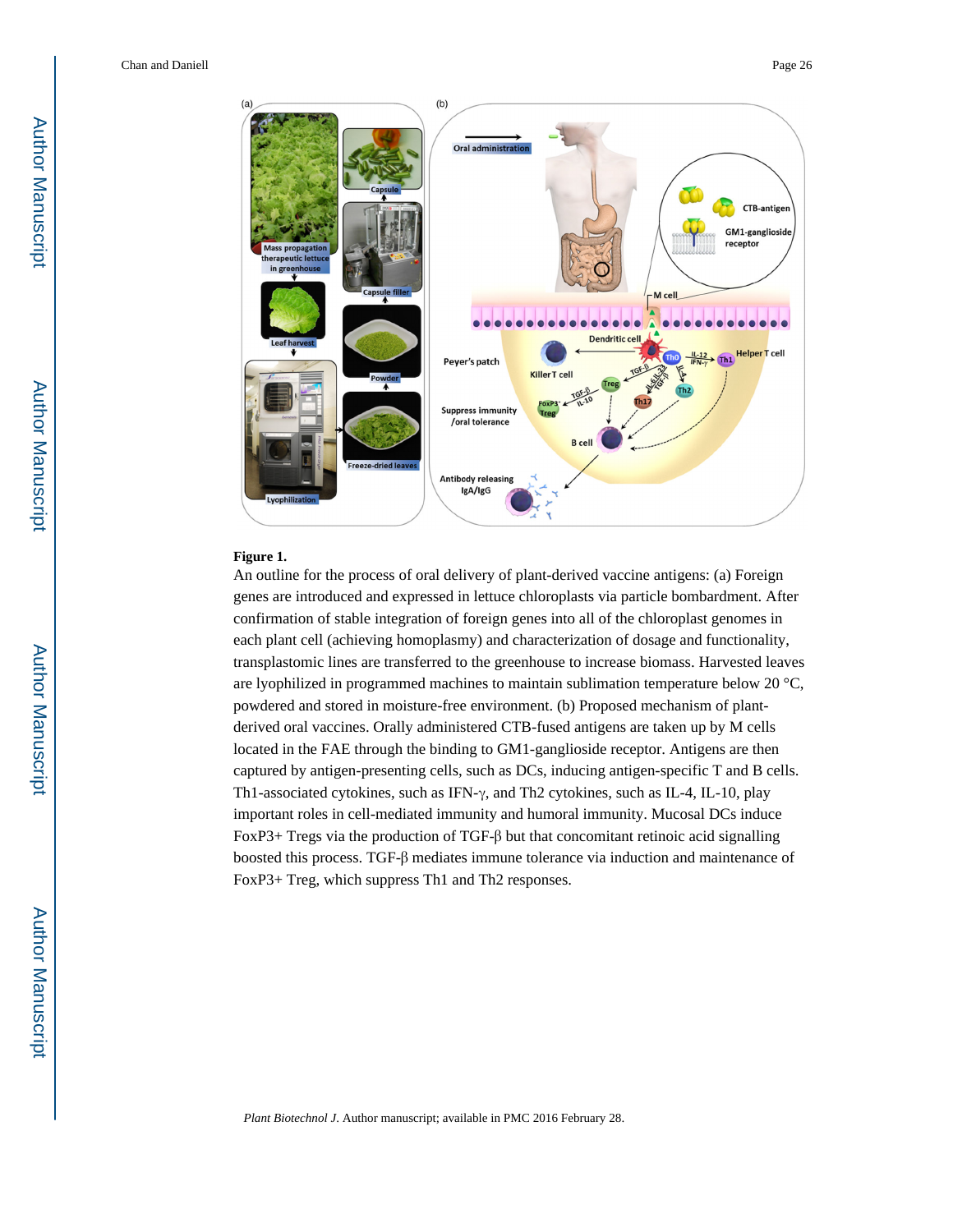

#### **Figure 2.**

Schematic representation of stable nuclear and chloroplast transformation processes. (a) Gene(s) of interest (GOI) are introduced into plant chromosomes via *Agrobacterium*mediated transformation, followed by selection and regeneration. Phenotypic segregation of the progeny via Mendelian inheritance is observed. (b) Chloroplast transformation using particle gun bombardment of chloroplast vectors is followed by two to three rounds of antibiotic selection and subsequent regeneration of homoplasmic transformants. GOI can be engineered to express single or multiple genes. Transgene integration is mediated by sitespecific recombination, and maternal inheritance is shown in T1 progeny. P, promoter; Marker, antibiotic selectable marker gene; T, terminator; LB, left border sequence; RB, right border sequence; Cp, chloroplast; and RBS, ribosome-binding site.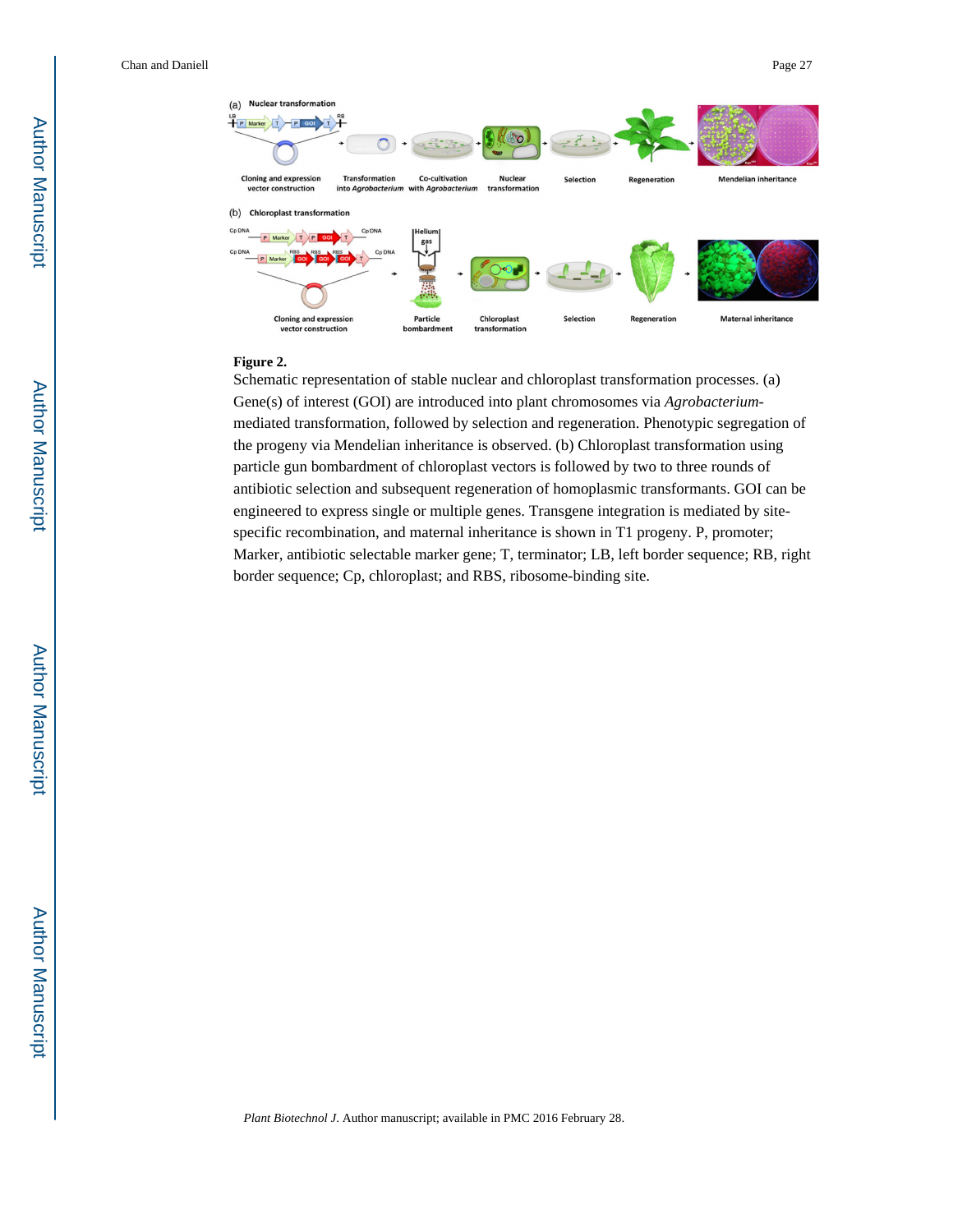| Recent examples of plant-derived oral vaccines against human infectious diseases |                                |                                       |                                                           |                                                                                    |                                  |
|----------------------------------------------------------------------------------|--------------------------------|---------------------------------------|-----------------------------------------------------------|------------------------------------------------------------------------------------|----------------------------------|
| Pathogen                                                                         | Antigen                        | <b>System/Plant</b>                   | <b>Expression</b> level                                   | Immunogenicity                                                                     | Reference                        |
| Virus                                                                            |                                |                                       |                                                           |                                                                                    |                                  |
| Hepatitis B virus                                                                | Surface antigen                | Nuclear/Potato                        | 0.003-0.09% of TSP                                        | Serum IgG and mucosal IgA in<br>mice                                               | Youm et al. $(2010)$             |
|                                                                                  | Surface antigen                | Nuclear/Lettuce                       | $5-10 \mu g/g$ FW                                         | Serum IgG and secretory IgA in<br>mice                                             | Pniewski et al.<br>(2011)        |
|                                                                                  | Surface antigen                | Nuclear/Maize seeds                   | $0.08 - 0.46\%$ of TSP                                    | Serum IgG and IgA in mice                                                          | Hayden et al. (2012b)            |
|                                                                                  | Surface antigen                | Nuclear/Lettuce                       | $200 \mu g/g$ DW                                          | Systemic IgG in mice                                                               | Czy et al. (2014)                |
|                                                                                  | Surface antigen                | Nuclear/Maize seeds                   | 0.51% of TSP                                              | Serum and mucosal immunities in<br>mice                                            | Hayden et al. (2014)             |
| Human immunodeficiency virus<br>$(HV-1)$                                         | p24-Nef                        | Chloroplast/Tobacco                   | 40% of TSP                                                | Cell-mediated and humoral<br>immunities in mice                                    | Gonzalez-Rabade et<br>al. (2011) |
|                                                                                  | C4V3                           | Chloroplast/Tobacco                   | 25 µg/g FW                                                | Systemic and mucosal antibody,<br>CD4+ T-cell proliferation in mice                | Rubio-Infante et al.<br>(2012)   |
|                                                                                  | C4(V3)6 multi-epitopic protein | Nuclear/Lettuce                       | $240 \mu g/g$ DW                                          | Cell-mediated and humoral<br>immunities in mice                                    | Govea-Alonso et al.<br>(2013)    |
|                                                                                  | p24                            | Nuclear/Arabidopsis<br>Nuclear/Carrot | $17\text{--}366$ ng/g $\mathrm{FW}$ 90 ng/g $\mathrm{FW}$ | Sera IgG in mice                                                                   | Lindh et al. (2014)              |
|                                                                                  | Multi-HIV                      | Chloroplast/Tobacco                   | $100 \mu g$ /50 mg DW                                     | Antibody and cellular responses in<br>mice, specific IFN-y production              | Rubio-Infante et al.<br>(2015)   |
| Human papillomavirus (HPV)                                                       | HPV16-L1                       | Nuclear/Tobacco                       | 0.22%-0.31% of TSP                                        | Cell-mediated and humoral<br>immunities in mice                                    | Liu et al. (2013)                |
|                                                                                  | HPVL1-E6/E7                    | Nuclear/Tomato                        | 0.05% to 0.1% of TSP                                      | Persistent IgG and neutralizing<br>antibodies, tumour growth<br>inhibition in mice | Monroy-García et al.<br>2014;    |
| Influenza virus                                                                  | H3N2 nucleoprotein             | Nuclear/Maize seeds                   | $8.0 - 35 \mu g/g$ of corn seed                           | Humoral immune responses in<br>mice                                                | Nahampun et al.<br>(2015)        |
| Rabies virus                                                                     | G protein                      | Nuclear/Maize seeds                   | 25 µg/g FW                                                | Neutralizing antibodies in sheep                                                   | Loza-Rubio et al.<br>(2012)      |
|                                                                                  | G protein                      | Nuclear/Tomato hairy roots            | 0.9-1.1% of TSP                                           | Serum IgG and Th2 lymphocyte<br>response in mice                                   | Singh et al. (2015)              |
| Bacteria                                                                         |                                |                                       |                                                           |                                                                                    |                                  |
| Enterotoxigenic Escherichia coli                                                 | E                              | Nuclear/Rice callus                   | 0.12% of TSP                                              | Humoral immunity in mice                                                           | Kim et al. (2010)                |
|                                                                                  | LTB:ST fusion protein          | Nuclear/Tobacco                       | 0.05% of TSP                                              | Mucosal and systemic humoral<br>immunities in mice                                 | Rosales-Mendoza et<br>al. (2011) |

Author Manuscript

Author Manuscript

**Table 1**